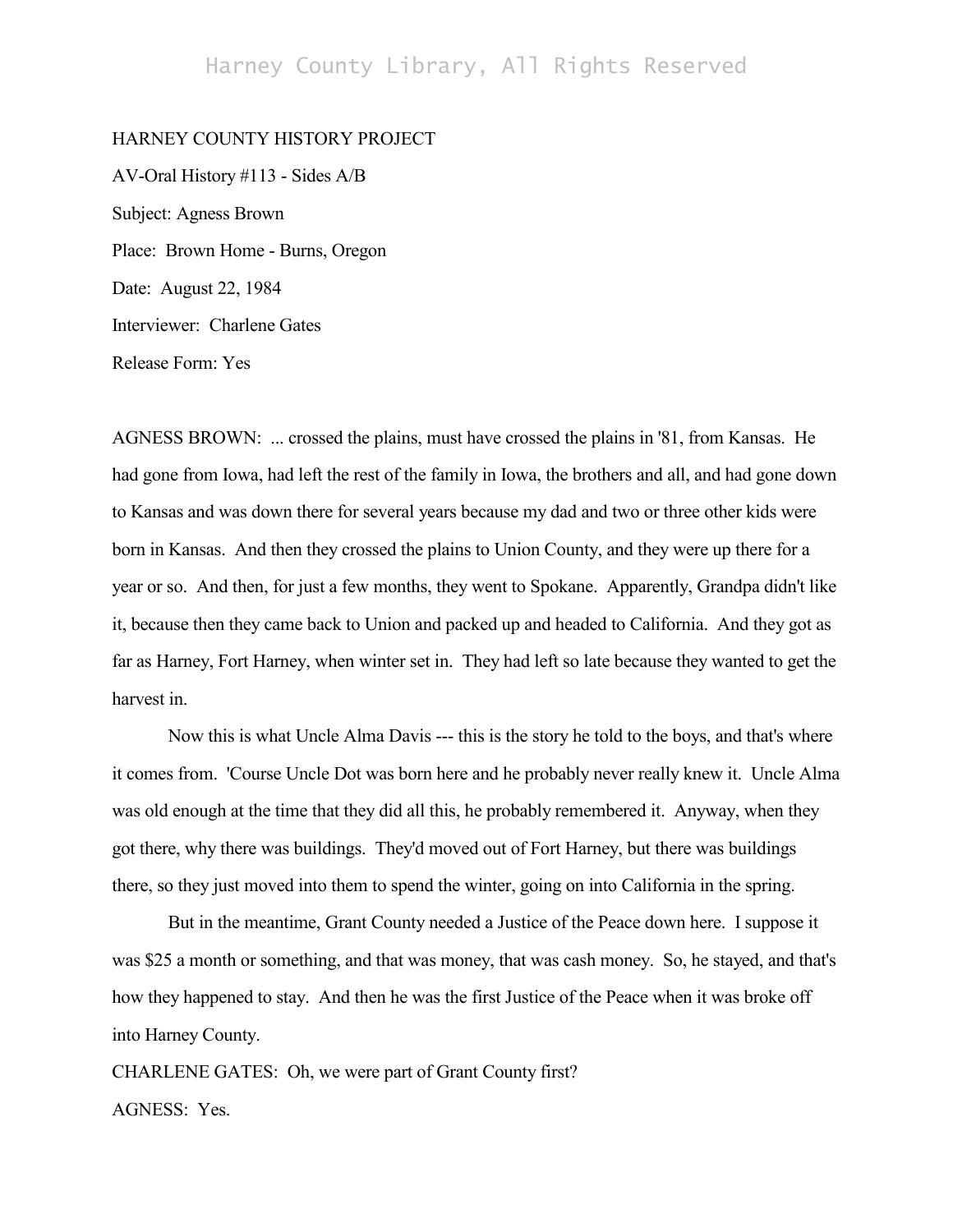## CHARLENE: Oh, I see. I didn't know that.

AGNESS: I have Bob and Amanda Irving's --- Robert and Amanda Irving's marriage license,

where he married them and signed Justice of the Peace, Grant County, Oregon.

CHARLENE: Oh, I didn't realize that.

AGNESS: But they were married at Harney. Uncle Cecil Irving, who was married to my mother's sister, Floy, was the one that sent me this copy because he knew I'd be interested in having it. So that was the first I was sure, because the dates didn't fit, see. I was sure that he had been a Justice of the Peace while it was still Grant County.

CHARLENE: So how long did he remain a Justice of the Peace?

AGNESS: I don't know, and I've never looked in the records to see how long. Grandma died in '94. Now I don't know whether he was still Justice of the Peace at that time. He must have been, because I think that Dad acted as Deputy Justice of the Peace one time because he married somebody, and he signed the paper. And I do have that; I have a copy of that. And aside from that, I had no knowledge that Dad was ever Justice of the Peace. See, my dad was Charlie Davis. He was third from the youngest of the Davis family.

CHARLENE: Where did Alma fit in?

AGNESS: Aunt Laura, who married Watson Boyd, was the oldest. Let's see, there was Aunt Laura, then Uncle Frank, and Uncle Frank never got married. And Uncle Dave Davis, who was killed down in Clackamas County or someplace down there. Then Uncle Alma, then Uncle Pete, and Dad, Uncle Ira, and Uncle Dot.

CHARLENE: That's a lot of kids!

AGNESS: And there was two girls that --- I think one of them lived to be about four years old. And they're mentioned in that Harney County, Malheur County history book, but it doesn't say when they died, it just says deceased. I don't know whether they died before they left --- they must have died before they left back in Kansas. While we're looking up some of that, probably there wasn't even a stone placed there, you know, so it'd probably be --- we found that marriage records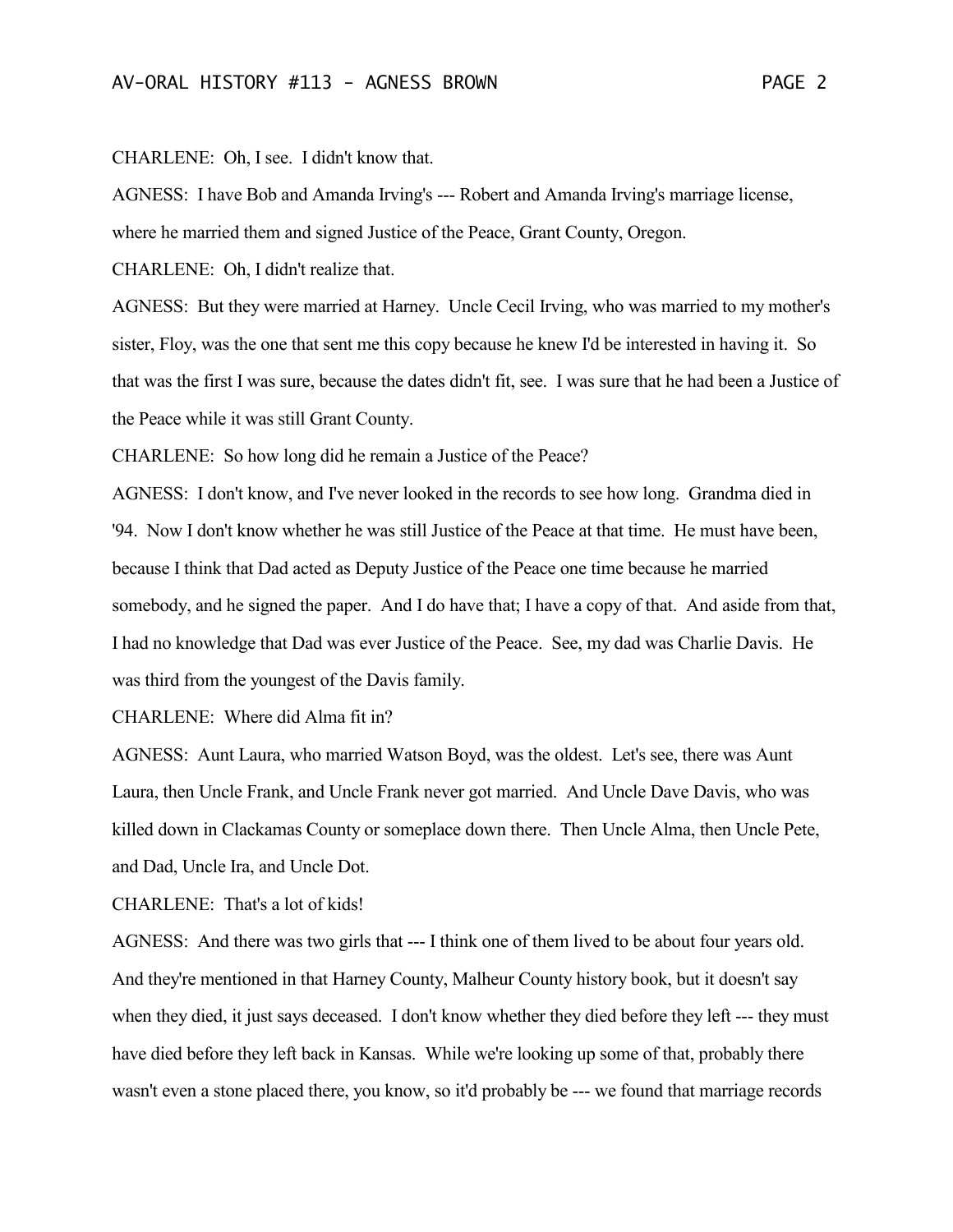and probate records are very complete. But don't look for death records or birth records; they just aren't there!

CHARLENE: I wonder why not?

AGNESS: Well, they had to get a license to get married, and they had to probate anything if they had owned land. So, when they died, that would be there, see, but it doesn't actually give --- there is not, per se, a death record. We were in the old courthouse in Southern Iowa. And I imagine they're the same way here. I haven't looked.

CHARLENE: Well, it was Alma who married my mother's sister Merle Dalton. I sometimes got confused about that. And that's how that connection went.

AGNESS: Let's see. Dot married Juliet King. She was always called "Punch". Ira married my mother's sister Lee. Then of course Mom married, they were the "Jade" girls, she was Iva, and she married Charlie. And I don't know what Aunt Lou's name was. She married Pete, and I just don't know who she was. Then Uncle Alma married Merle Dalton (interviewer's mother's sister). She was the oldest of the Dalton girls. Then Uncle Dave married Doctor --- can't tell you that doctor's name, but it was over at Baker. A girl from Baker. And of course, Uncle Frank didn't get married. And I don't know where Watson Boyd came in, now whether that was from over in the Baker area or what. And she lived with him, and they had one child. They moved down to Coos Bay, and I think that their daughter, Ethel was --- she grew up down there. Now they had one child that's buried in the cemetery at Harney. And Grandma Mary Miller Davis, and Grandpa Jasper Davis, and Jasper Franklin, which is Uncle Frank, are all buried out at Harney. And my dad is buried there.

See Dad was in a farm accident in 1922, and he died in May of 1923, the second day of May 1923. The lines got tangled on the Jim-wagon, and Dad stepped out on the tongue. He had just a teenage girl, it was Merle Hayes, driving the Jim-wagon, and had Ian a trippin' it for him. And of course, Ian was just a little kid. And when the horses started to run, Dad could have stayed on the horse and not got hurt, but he didn't realize the kids jumped. As soon as the horses started to go,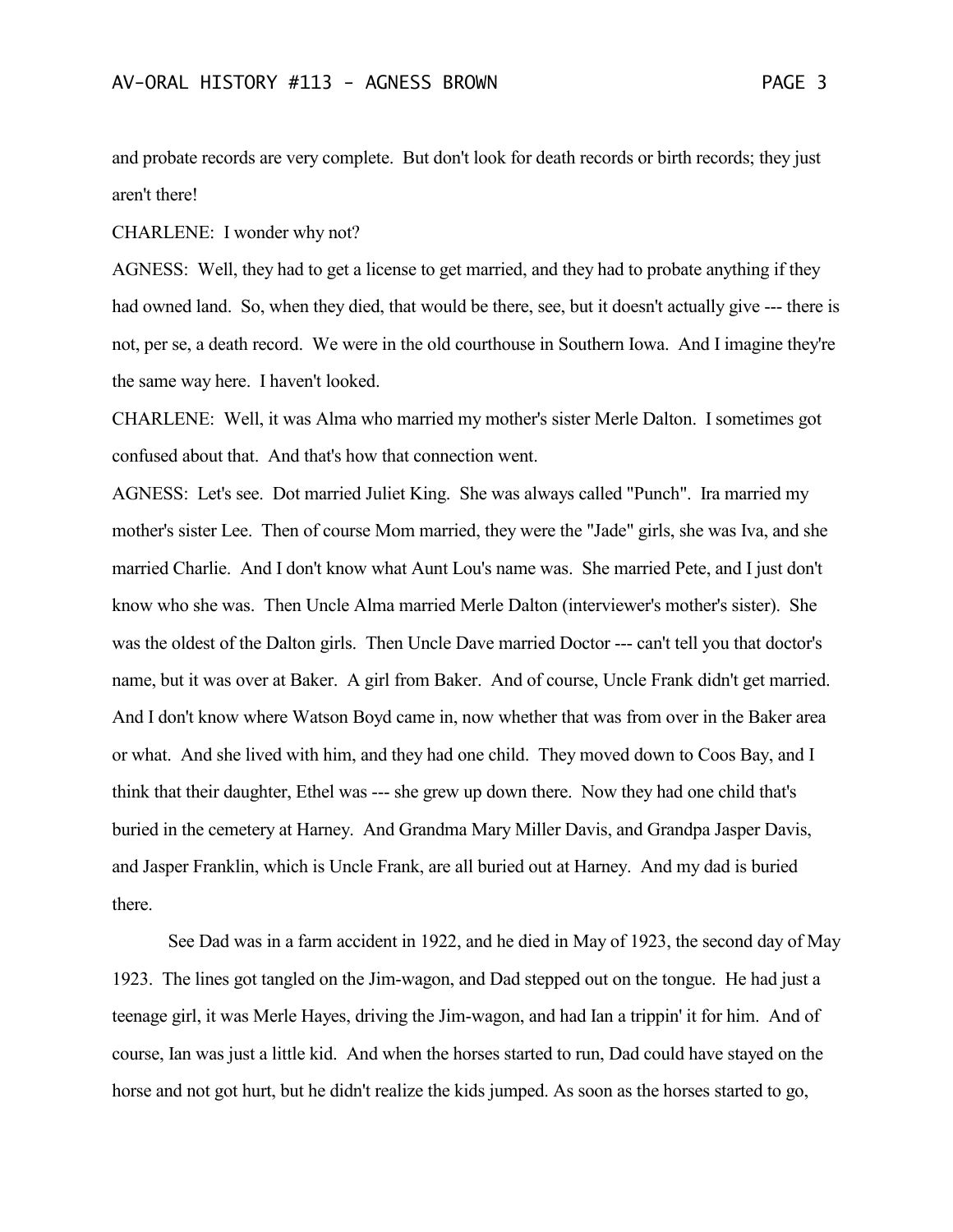why the kids did just what they'd been told to do, jump, get out of there! And they jumped off the back end of the wagon and they weren't hurt. But just as he got back on the wagon, the wagon tipped and injured his back. And he lived from August until May. And he was in the hospital in Portland from, I think, January till May before he died. 'Course I was just in the sixth grade at the time.

CHARLENE: How long, about, did they stay out in Harney? When did people move into Burns? AGNESS: Well now we lived three miles east of Harney. When the folks got married, Dad built a house three miles east of Harney. And that was at the mouth of Mortimer Canyon. And then over in the next canyon was where Uncle Alma and Aunt Merle lived. Then Uncle Pete lived this side of Harney, right next to where the Harney Cemetery is. In fact, he donated the acreage. I don't know how many acres that is, but he donated that land for the Harney Cemetery. The records are in the courthouse on that if anyone wants to look it up. They're all in the courthouse because Al [Alfred Brown] looked it up. When, oh we were trying to find the plat, so he went to the courthouse to see what was the history of it. And Uncle Pete deeded it to the Presbyterian Synod at Baker. And the Presbyterian Synod at Baker was absorbed into the Oregon Synod. And then, a good many years later, I don't know how many years later, an association, cemetery association, was formed out there at Harney. I was old enough to remember. It was after Dad was gone, so it was in the '20's sometime. They formed an association, and they got the deed to it, was deeded to this association. Well, I think that's right where it stands now, you know, as far as deed wise is concerned.

And of course, the Luce's have endowed it now. Her family lived down the road from us when I was a kid, the Rodgers. They lived down the road from us, and so we had a definite connection with them. And then when this girl, granddaughter I guess, of Alex Rodgers, when she died, why she was married to Luce. And then they brought her body back from New York and she's buried out there. And I understand all the rest of them are gonna come back here and be buried here.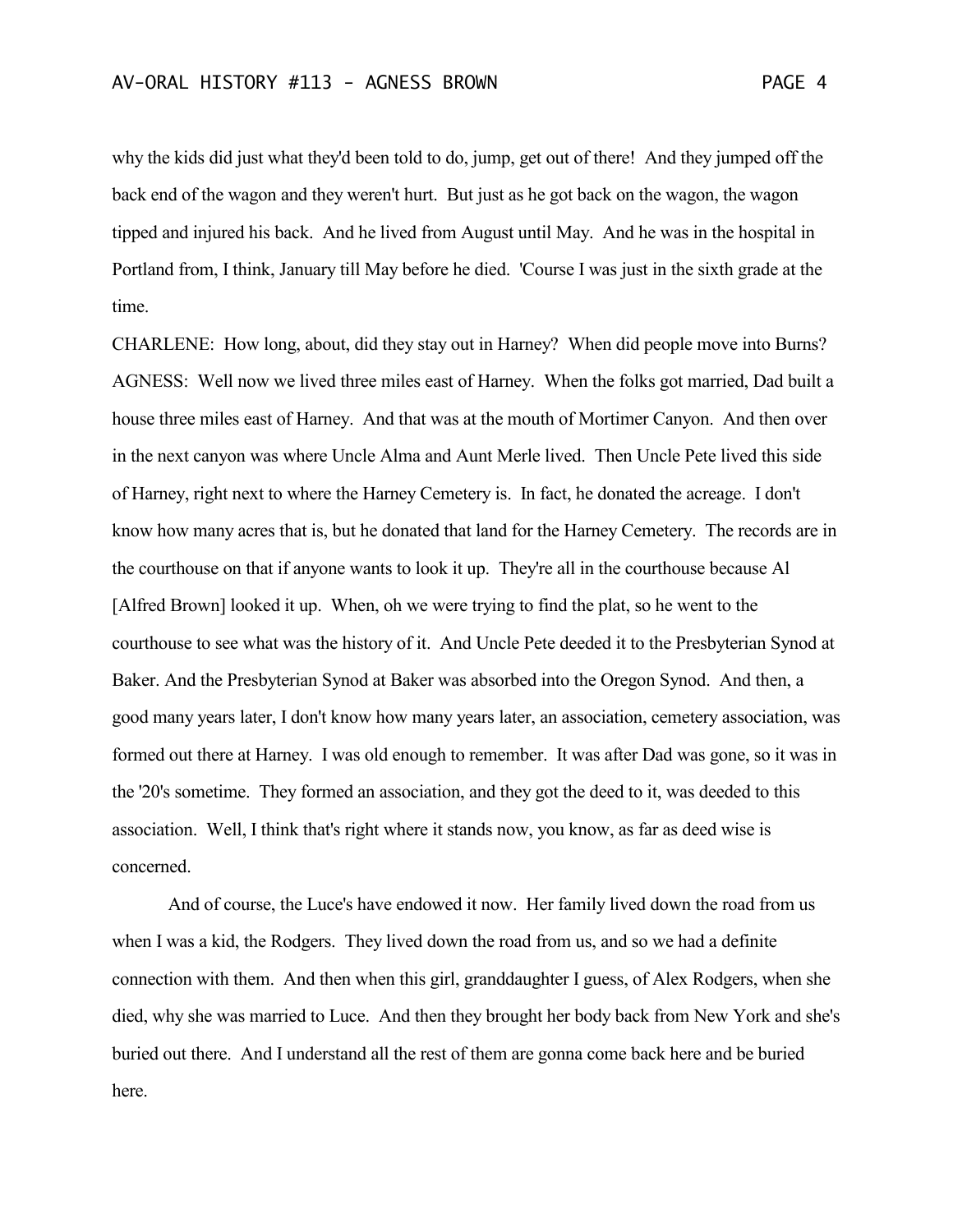CHARLENE: Oh, for goodness sakes. I never knew about that until recently. That's real interesting.

AGNESS: A beautiful stone out there and everything. And it's nice this way, that I understand it's a trust fund that takes care of the cemetery. And they keep it cleaned up, there's no, you know, I mean the fence is up and ---

They had a very poor fasteners on those gates out there. There's a little walk-through gate for pedestrians, and then there's the one where you can drive in. So just before Al passed away, why we were going out one time. We took some chain with good snaps, the kind that people would use, and we took it out and we put it on both of them. And they've never had trouble with stock or anything getting in since then, because they will fasten those. But a lot of people can't find it, because you have to go through a farm, see, to get there. You have to go through a farm to get there.

CHARLENE: I don't think I've ever been out there.

AGNESS: Well, we were out and it's in good shape. Of course, my kids --- Roger came up, I was gone this Memorial Day, and Roger came up and he went out. We'd go out every year and check to see that everything's okay. The sad part is there's a number of them that aren't marked. Now I know, oh Peter Mortimer --- I know where the grave is, but I doubt that anybody else does. And I'd like to get it marked while I'm still alive to do it. The only reason I remember is there was a man by the name of Stroud and there was a gun battle, I guess, in the early days in Harney. And I guess they killed the man that shot John Stroud. Now I don't know whether Stroud was killed or what. I really don't know that history of it. But anyway, the man that killed him was buried down by the fence. And when Peter Mortimer died, they buried him right down beside this guy, and my mother was furious. Because old Peter Mortimer was a nice old guy, as I remember. He was the one that lived up Mortimer Canyon. And he's the one that they named the canyon after.

But he had a --- I can remember going there. My dad took me up. I sat on the seat or hung onto the saddle horn and sat on his lap and we just went everyplace. I liked to go. My brother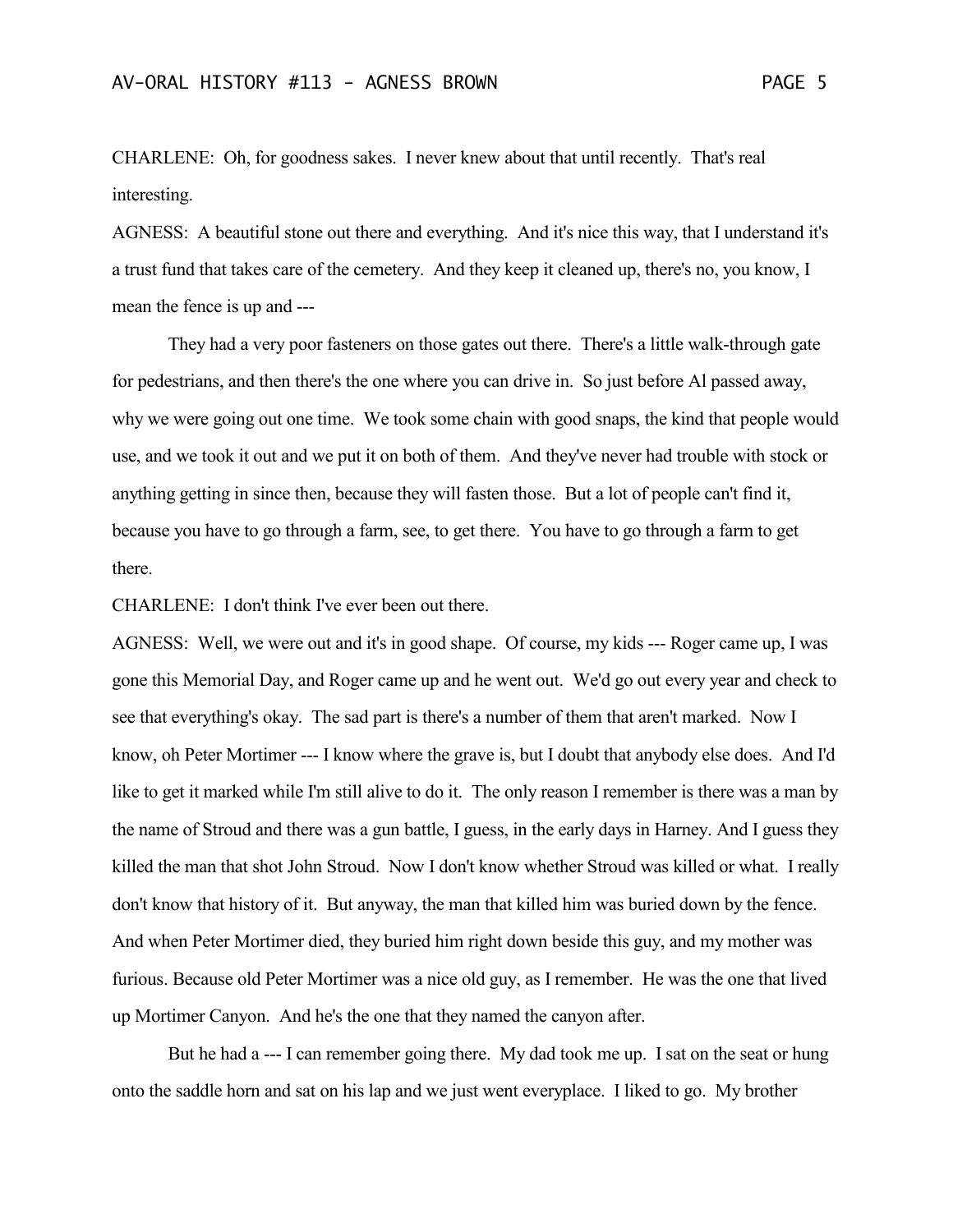didn't, so I was the one that went with Dad.

And one time he took me up; he was going up to Peter Mortimer's and wanted to know if I wanted to go. I was little; I couldn't have been more than three and a half or four years old, something like that. And so, we went up there. And the picture I have of that house --- he dug back into the hill, I suppose probably ten feet back into the hill, maybe a little farther than that. And then he had gone in and lined it with, you know, like they used to build their old cellars a whole lot, but he'd lined it with wood, boards, and so that the dirt wouldn't fall down on things. And then the front of it was just like the front of a house with a door. And then it was boarded up, and one window. And I suppose across there it was, oh seven, eight feet, so it was narrow.

And on the inside, when you opened the door, the house opening faced east. And when you opened that door, it swung back on the north wall. And there was a space probably, oh a little wider than the door between that and the bed. And there was a bed there and it was just a built-in box, probably had a straw tick on it, I don't know, and a canvas over it. I remember the canvas. But that was his bed.

And then back in the far corner, back towards the hill, on the right-hand side as you went in, was the stove, and it was a little stove with a little oven in it. And I thought it was a cute little stove; 'cause Mama's was big and that was little, see. I thought that was awfully cute. And in the other corner was apple boxes laid sideways and piled one on top of the other. I suppose they were probably nailed together so they wouldn't fall. But that was his cupboard. And then he had a little tiny table, just a little bitty table, and one chair in there. And it was dirt floor. But that's where he lived.

And he asked me if I wanted a sandwich. Of course, kid-like, sure I wanted a sandwich. He went over and threw the covers back and he took out a dishtowel and unwrapped the bread and cut the bread off and made me a sandwich. And on the way home I asked Dad, I said, "Well, why does he keep it in the bed? Why does he keep his bread in the bed?" And he said, "That's to keep it away from the mice."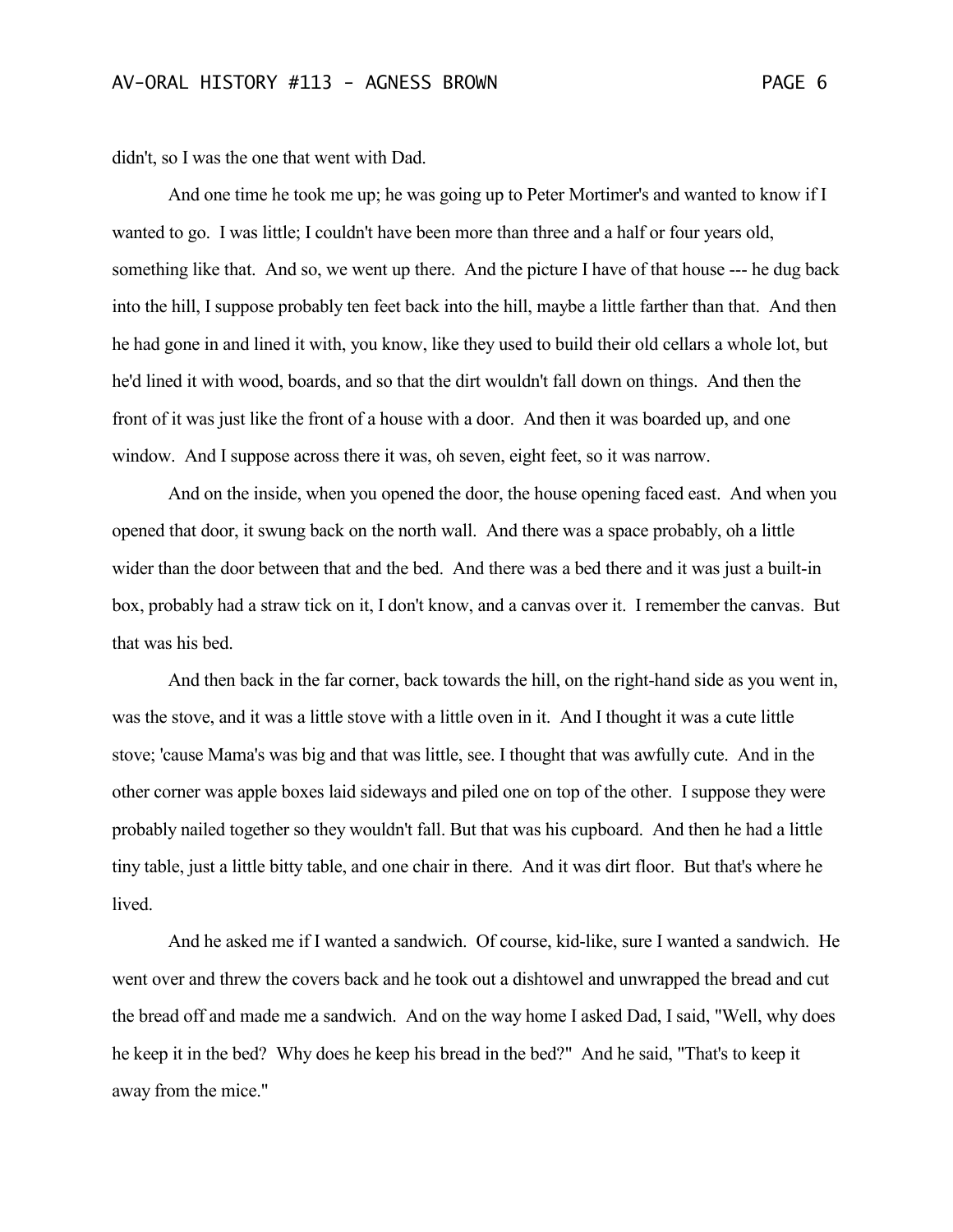CHARLENE: Oh, I would never have thought of that.

AGNESS: Well, that's why he kept it in the bed. Well, when I got home I all but got spanked for eating that sandwich, and not saying no, I didn't want one. But I guess I lived; it wasn't that dirty.

But my dad was the administrator at the time when they probated his estate. And I have the records here where they sold his various things. He had a few cattle and a horse or two, you know, and things like that. But I do have the book that has where Dad kept track of it. And of course, I expect that over in the courthouse would be the record of it. But he was quite an old character. My mother didn't think too much of the food.

CHARLENE: Oh, it's a good story, though.

AGNESS: Yeah. Well, it's true. I mean that --- But another time Dad took me up, he was riding for cattle, and we found a couple buckaroos and they had their bonfire. And I suppose it was a lard bucket, it was about the size of a number ten can, you know. And they had that sitting there a boiling, something boiling in it, and they wanted to know if we wanted to eat. And Dad said -- they said, well, they had some porcupine. It was just about done, so we ate with them, and I ate some of that porcupine. And it's the only time I ever tasted porcupine. I don't know what it tasted like because I haven't tasted of it since, but to me it was sweet. The meat was sweet. Now, I don't know what it tastes like. It's supposed to be good food, so --- But I can remember eating that. And that was up above --- oh, I suppose up above the ranch someplace, I don't remember where.

Oh, I was adventuresome, so I got to do all the fun things that my brother got out of and didn't get to do.

CHARLENE: Oh, he was working on the ranch, I suppose?

AGNESS: My brother? Oh, we were little, tiny kids when all this happened. Oh yeah. See I was only 12 when Dad died. And we had moved from the ranch at Harney at the time we were going to start to school. No kid of Dad's was going to a country school! And we moved down --- he rented the Luig place, and we moved down there. At first Dad thought, he went and looked the school over, and we were going to have to ride two miles to school. And it was a one-room school. And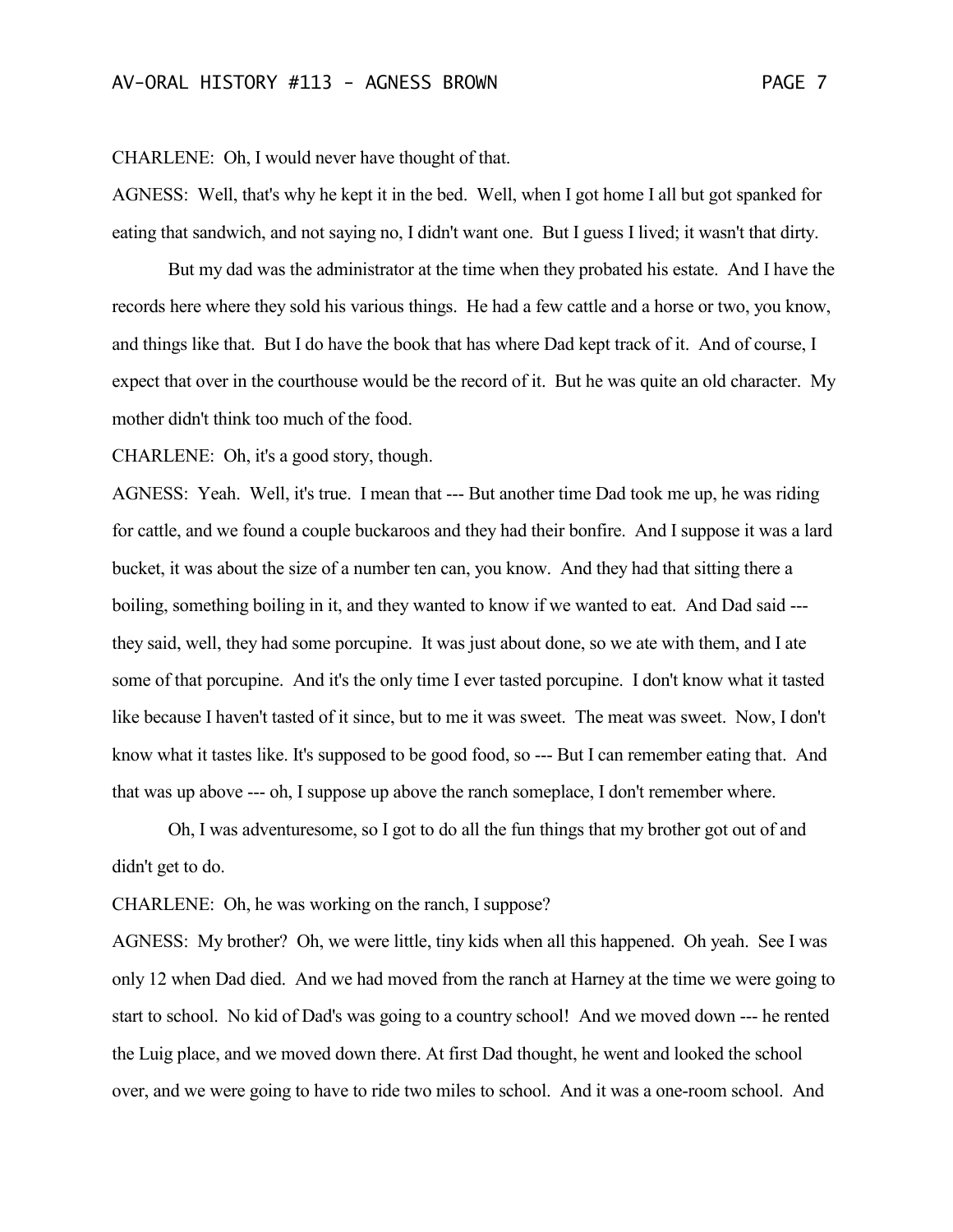he came into town and rented a house and moved us in. And up until the time he died, we moved to the ranch every summer. And then we'd move back in the fall and go to school, because we went to the grade school here in town. We didn't start --- I was almost 7, and Ian was almost 8 before they started us to school. But Dad said he went to a country school and his kids weren't going to country schools. So that's how we happened to go to school in town.

CHARLENE: Did he think it wasn't as good an education?

AGNESS: I presume he did. He just figured that --- well, in those days, usually the teachers --- I remember when Aunt Merle Davis taught at --- Mama telling when she taught at Cow Creek. Aunt Merle was just a year older than Mom was. She'd graduated the year before from high school, then she came out there and taught. And that's the way they did. So, you know that --- The teachers in town had to have a little more education. W. M. Sutton wouldn't have hired them, even in those days. He wouldn't have hired them if they didn't have some schooling.

CHARLENE: But they could teach right out of high school, for the country schools.

AGNESS: They did, yeah. I remember Mama telling about Aunt Merle teaching. She graduated from high school one year and taught out there at Cow Creek, at Cow Creek School.

CHARLENE: I didn't know that.

AGNESS: The Cow Creek School at that time was a little building

--- down the road is about a mile, the old road was about a mile north of where the highway is now, Highway 20, as you go out toward Buchanan. And it was down from Dory Poujade's place, probably a mile down the road. Well yeah, because kids came from Buchanan. They came from all around there to that little school. Then when there was --- oh, I was probably, I suppose --- it was even after my father was gone that the schoolteacher lived at Grandpa and Grandma Poujade's place. And Grandma fixed up one room. Of course, it was a great big house. Grandma fixed up the one room and they used it for the schoolhouse. And they had the school there at Grandma's house for several years. There was probably only three or four, or five kids, you know, that came there.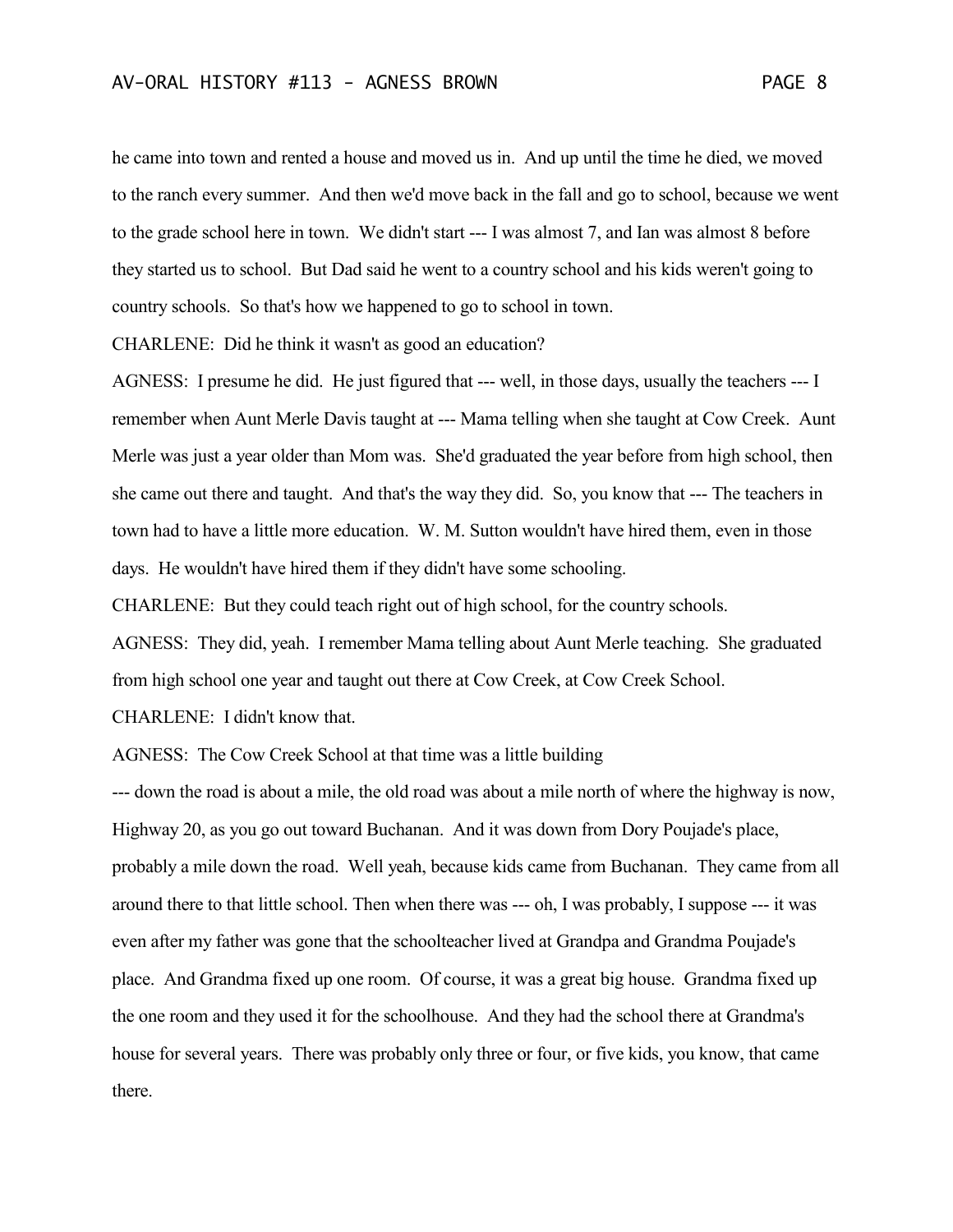But Mrs. Wallace, and I can't think of what her name was, her first name was, was the teacher that lived at Grandma's and taught out there. Given time I could probably think of that name. But now my mom's side of the family, we're trying to trace how they came from France. CHARLENE: Oh, they came from France?

AGNESS: Well, Grandpa was from --- on Grandpa's side they came from France. And we've got them to Oregon, but we don't know where, or how they came to Oregon. And we're looking into that now to find out. But he was born down at Canby or down near there, near French Prairie. Then his mother, he went with his mother when his father and mother separated, he went to Medford-Jacksonville area. And then after his stepfather died, then Grandma married again, why the boys left home. The Poujade boys and the Gribble boy came up to, came in here.

Grandpa said the first time he came; I think he drove cattle in for John Devine. And then apparently, he went back down to that part of the country, and he drove in cattle with Ed Hanley. Ed Hanley was Bill Hanley's brother, an older brother apparently. And I know Grandpa spoke very highly of Ed Hanley. He always thought Ed Hanley was a nice guy.

Then of course Grandma, I haven't figured out how they got from Iowa to Jacksonville yet, either, but somehow, they got down there and Grandpa had known Grandma, apparently, down in Jackson County. And then she came up, her sister was living in Baker, and she came up to Baker, and she and Grandpa were married in Baker, and she came over here. And Mom was born out to Harney.

I was born on the ranch, as far as that goes. And when I was about three weeks old, why having spent all of that time up to that time on the oven door, because that was the incubator. They weighed --- Mama tied me in a diaper and Dad weighed me on the steelyard and I weighed, the diaper and I weighed three and a half pounds.

CHARLENE: Oh, my gosh.

AGNESS: So, I spent the winter on the oven door.

CHARLENE: Oh, isn't that interesting! I never heard of that.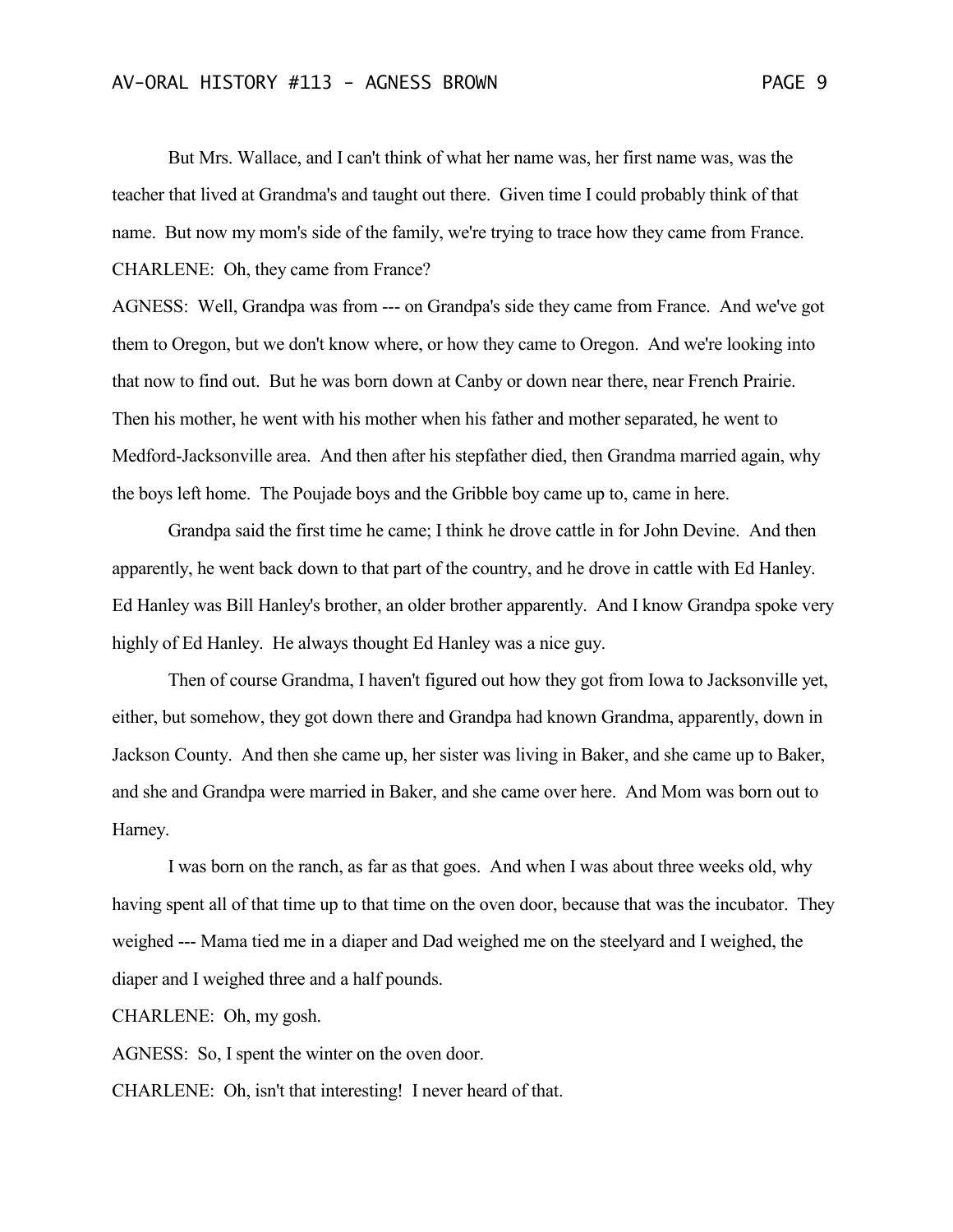AGNESS: Well, Mama probably had had some experience, because Aunt Floy was tiny like that. And Grandma had kept her warm by keeping her in the kitchen. Only I think Grandma had a table next to the stove that she kept her on. But in those days, you know, houses weren't warm like they are now. And now, a  $3\frac{1}{2}$  lb. baby, and I probably didn't even weight three and a half pounds, because the diaper had to have weighed something, I imagine that they'd stick them right in the incubator. Well, instead of that, Mama put me in a dishpan and set the dishpan on the open oven door and kept the fire going day and night.

CHARLENE: That's fascinating. I've never heard of it.

AGNESS: I always asked Mama, well how did you keep me warm? So that's what she said. I guess she sat me on the table when she had to bake bread or something, because it's a cinch she had to use that oven some.

CHARLENE: Well, that's a good solution, though.

AGNESS: Yeah.

CHARLENE: Ingenuity to do that.

AGNESS: Well, they knew they had to keep them warm. I never did get very big; I was always pretty tiny, you know. I mean, when I was 10, and my sister was 6, I can remember Mama taking us to the circus, and she wasn't about to pay adult prices for two of us. If you were ten, you were supposed to pay adult price. And so, she put me in for under 10 because Della was bigger than I was. Della was 6 and I was 10. There's four years between my sister and I.

CHARLENE: But you went all through grade school here, and high school here?

AGNESS: Yeah, I started to school to Mrs. Huston. Frances Huston was in the first grade. And I went to Ruth Shaw the first year she taught here. I skipped the fifth grade. In those days they did that. I don't approve of it, but they did it in those days, they skipped. Of course, I was old enough that socially it didn't make any difference. I think I had Enid Gowan for the sixth grade, and Helene Biggs was the seventh. And of course, Mr. Sutton, W. M. Sutton, always taught the eighth grade. And in the second grade I think I had Lulu Hayes. Lulu Pierce, she married a man by the name of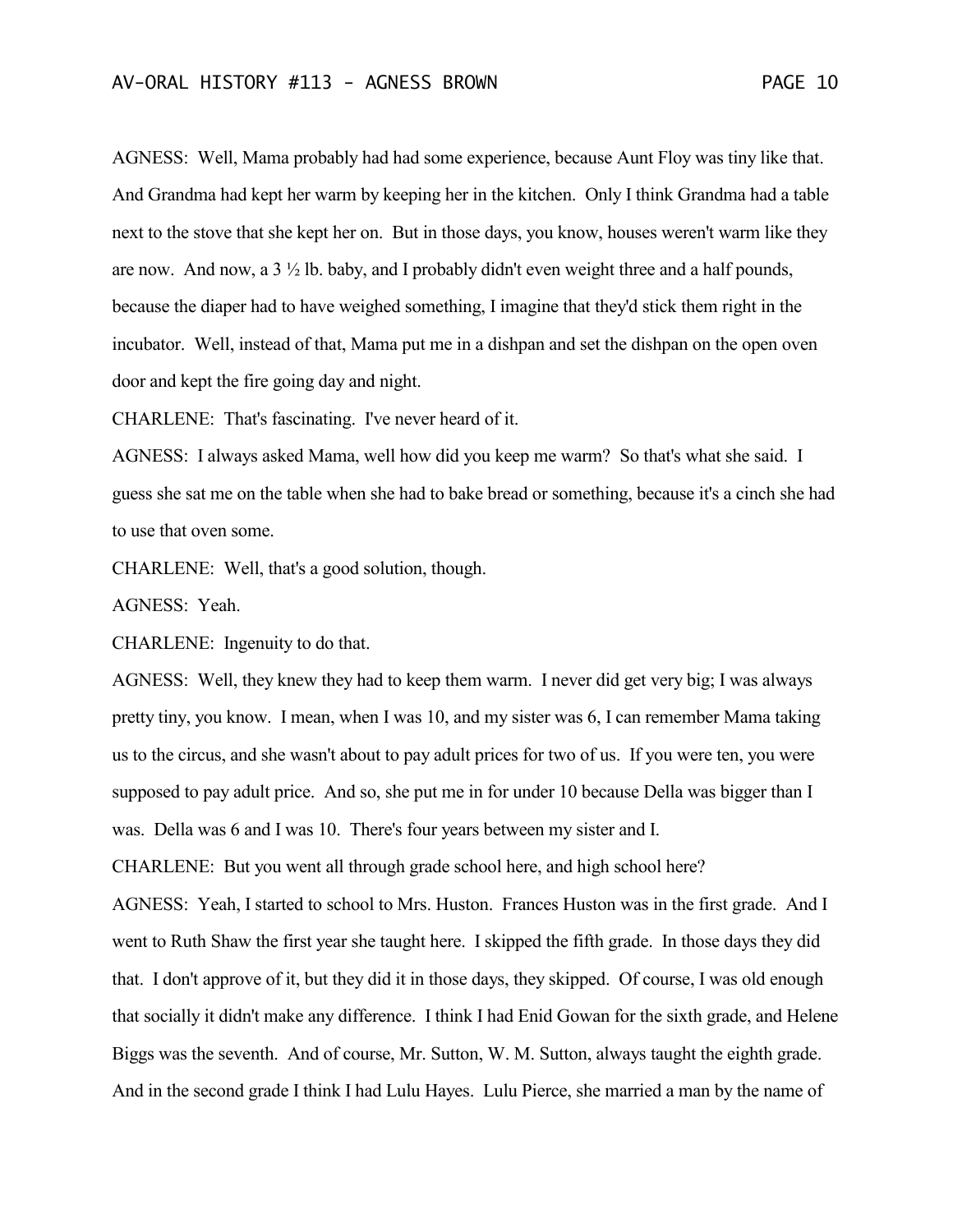Pierce, but it was Lulu Hayes when I went to school to her. I think it was probably her second year of teaching, something like that. In the third grade, the teacher they hired got sick. In fact, I think she died that year. And we had six or seven teachers in the third grade. Part of the time it was just eighth grade kids that he sent down to keep order, you know. I don't know what we did, but the third grade was practically a lost year.

CHARLENE: Did they have a hard time getting teachers to stay?

AGNESS: Well --- they just picked up somebody that would come up. I remember Lelah McGee, oh Lelah McGee by that time, she'd taught my mother. Lelah McGee by that time was old. And I remember she taught the last half of the year. But the first half that I remember --- I don't know, maybe it'd only been a couple of months, you know, that's a long time back. And I can't even remember, I think it was one of the Swift girls that started out that year. And I really can't tell you who all we had. There was a Mrs. Clark that was the county school superintendent; I think she was. She came in, she taught part of the time. I mean they just got whoever they could get to be there. And teachers weren't a dime a dozen, you know, I mean you just couldn't go out and pick them up anyplace, like they can now. They can usually find somebody.

Then I went through high school. I started under McDade when he was principal, and then the last three years was under Merle Bennett, vice principal. And I was there when they built what's now the Lincoln School over here. I went in the old building, the old wooden building that every time the wind blew, we'd all run outside because it shook. But there's pictures of that old building, where the stairs came up from both the north and south sides of the building, big wide stairs, and there were steps up the front of it. Nice looking old building but wasn't very substantial. Wood stove in every room, you know.

CHARLENE: Was that Harney County High School, or was that Burns High School? AGNESS: It was before it was Burns High School. It was Harney County High School when I first started to school. And I don't know how long it'd been; they'd had school in that building. I suppose maybe they had that at the time --- never have thought about it. It'd always been there,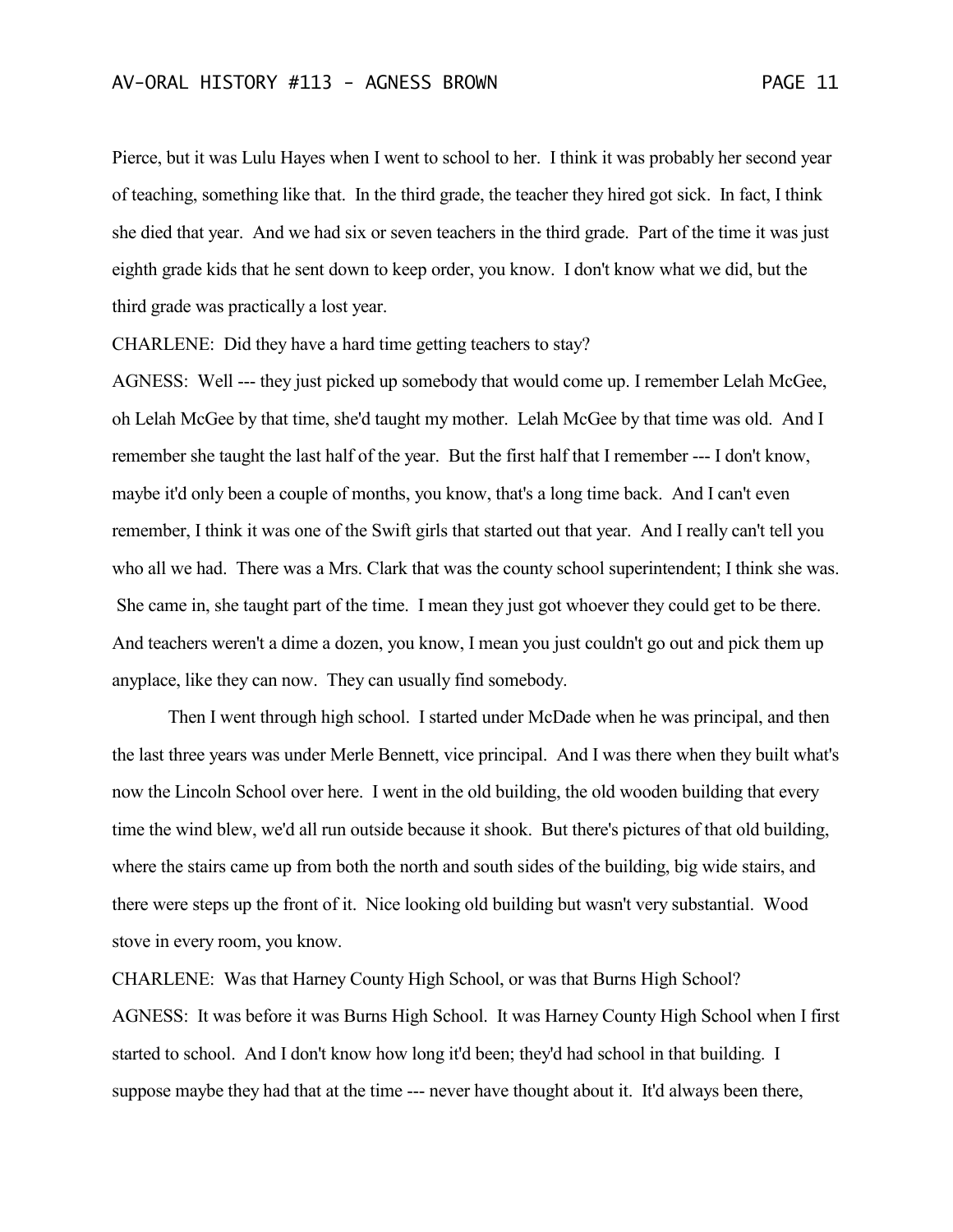when I was old enough. Walked past it going to grade school, you know, because they just tore it down and then built the Lincoln School.

CHARLENE: On the same place?

AGNESS: On the same place, and from the time school started in the fall till January we went to school in the Presbyterian Church, and that was when it was the little old white church. And we went to school over in what they called the Commercial Building, which was the old, what was later remodeled into the Episcopal Church before it burned down. And we went to school in the Baptist Church. We just had classes wherever they could pick up a building. Of course, I don't know how many of us there were. Probably not all that many kids going to school. But they didn't finish the building. They started tearing the building down the day after we got through with our junior year. I mean they were practically tearing it down while we walked out the door. And they tore it down and then built the other one and had it completed in, oh what was the name of the contractor that did that. Anyway, that's supposed to be one of the best built buildings in, best built school buildings in the --- And when they were trying to condemn it when they wanted to get the new high school, that was something else. Because that building, when the high school wanted to give it to the grade school, Mr. Slater said we don't take that building unless we know that it's safe. So, he got engineers to come in and check it. And they said, how did they ever get it condemned?

CHARLENE: Oh, so it shouldn't have been condemned.

AGNESS: It's still a well-built building. Not modern, you know, but it'll be there when these others are piles of junk, you know, it really will.

CHARLENE: It's still useful. They built things to last back in those days, I guess.

AGNESS: Silbaugh was the man that built it. He just built everything like that. I think he was the one that poured the concrete on that old building out to Hines, that big old --- that was going to be a hotel. That's still standing! With no protection or nothing! So, he had to have been a pretty good builder.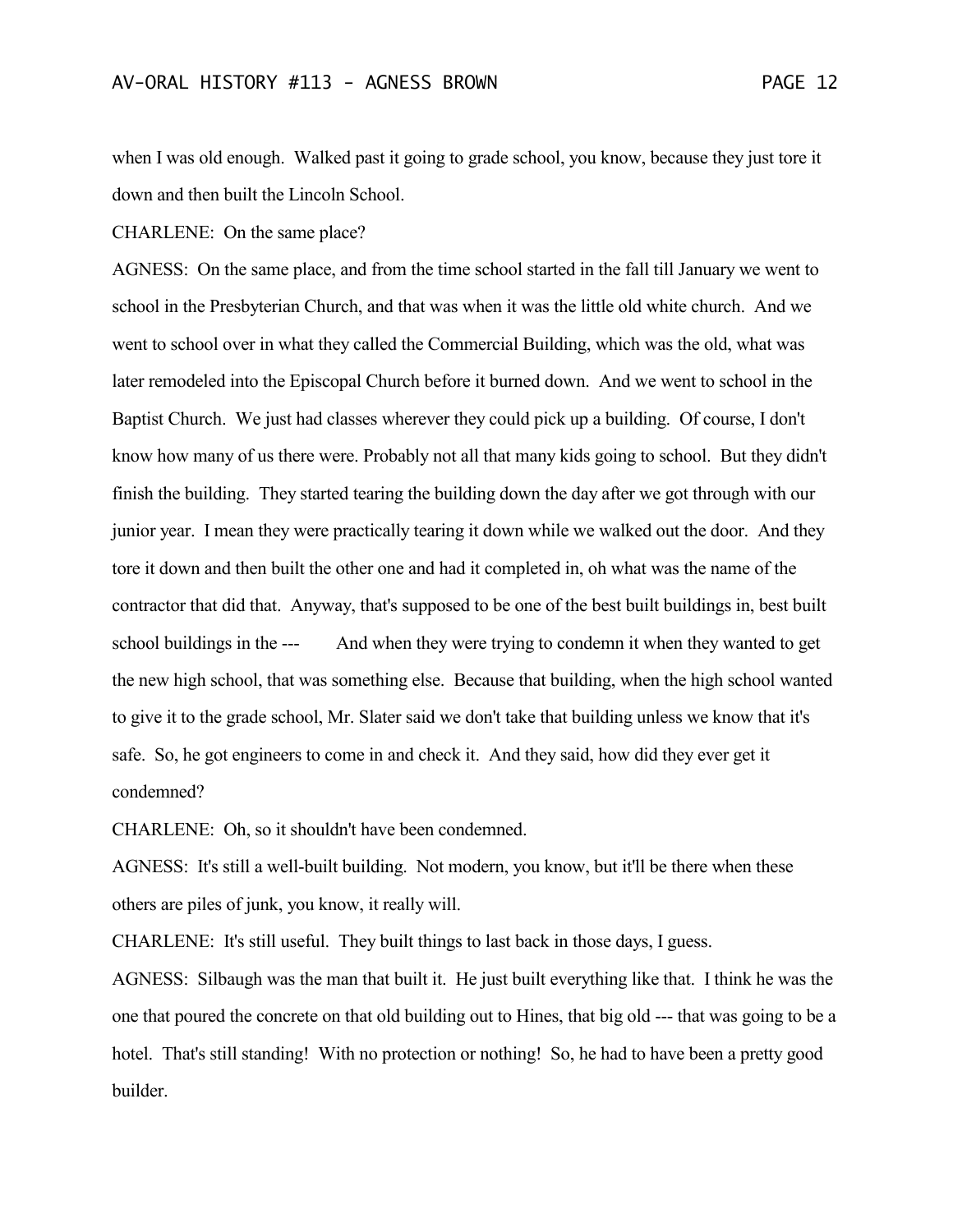CHARLENE: Well, what kind of classes did they offer in high school?

AGNESS: Well, you had to take four years of English, and you had to take at least one year of science, and two years of math, and oh, they had typing. Ches Dalton was the Commercial Department for so many years that we didn't think that anybody else knew how to teach typing and shorthand and all these things except Ches Dalton. And of course, he was your mother's brother, and Aunt Mere's brother. I know I took four years of math 'cause I liked it, and I took two years of, took three years of science, because I took a general science course the freshman year, and biology the second year. Then girls weren't supposed to be smart enough to take physics, so I took it just to show them that I was just as smart as the boys were. And I got a "1", or an "A", or whatever it was they gave us in those days out of the course. Practically memorized the book, and thank goodness, because when I got to college, I had to have it. But anyway, why I had three years of science. And of course, I had the four years of English, that was a must. And if you were taking too many subjects, which I usually did, you could only take typing --- two periods. A double period was typing. So, I got a half a period. I'd take one period a day, and I got half credit for it. And in fact, I think I only did that for one year, so I only had --- I came out with a half credit in typing. No, I think they gave me a credit because I worked in the office the year, I was a senior. I worked in Merle Bennett's office. And that was all. They didn't have secretaries in there in those days; they just had one of the senior girls that --- you volunteered your time.

## TAPE 2 - SIDE A

CHARLENE: Sounds like high school was in some ways was probably a little harder than it is now, or they made you do more.

AGNESS: Well, I think you had study periods, and things like that that they don't have now. I think they --- Of course, even starting in the first grade, we didn't spend our time coloring pictures. I have a notebook that I made in the first grade that I was writing, I mean script writing, you know. When --- by the time I'd been in school a week. You didn't start out printing and then gradually run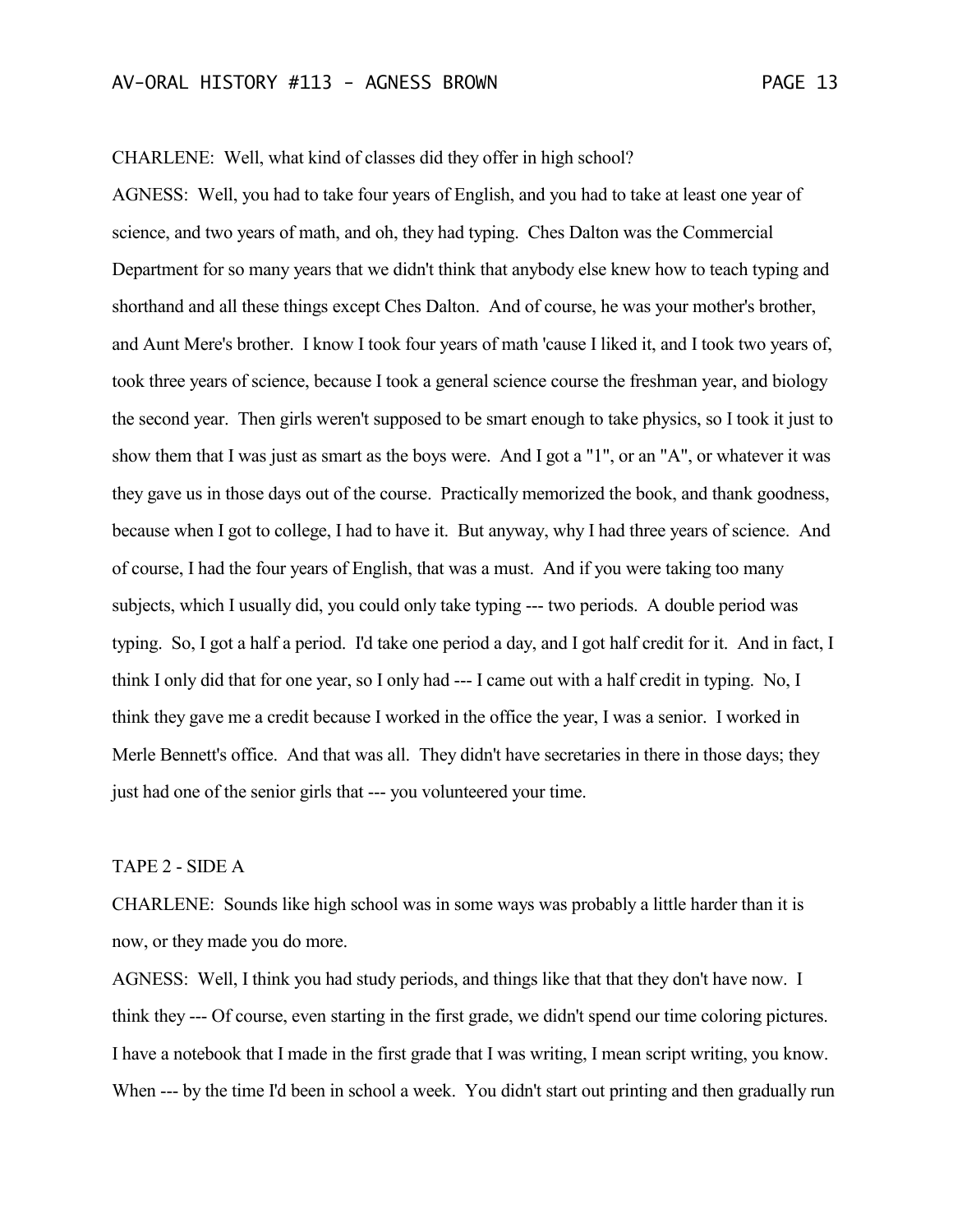it into something else. And I look at this notebook --- I showed it to Hank Slater (former principal of Slater Grade School) one time and he said, "You must have been the only one in the room that did this." And I said, "You didn't know Mr. Sutton, everybody did it." And they did! Everybody had this notebook. You put in so many pages a week into this notebook, and when you got through you had a stack of papers within this notebook and you took that home and everybody kept them. I have my first two. After that, I think I --- well, as time went on, I threw them away. But I did keep the first two. Sometimes I think I ought to put it in the museum. It ought to be something that people would see what they presented to us. Because this idea that you don't teach kids until they get to be great big kids, you know, you let them color and you don't push them or anything, is ridiculous.

We learned the sounds, we had phonics, we learned all the sounds right from the day one. 'Course I probably paid more attention. I was scared to death. I had lived out in the country all my life. I'd never played with another kid except my brother and sister, you know. And Della was enough littler that I didn't play with her.

So, when I came to school that first --- I never will forget that first day of school! Just scared spitless, you know. I can remember she sat me up kind of toward the front, but at the end of the semester, I was ranked number one and I was back in that corner and I couldn't see, but I sat back there. It didn't make any difference whether you could see or not, if you were number one you sat in the --- had the seats numbered one, two, three, four, five across the back, and then six sat in front of number one and the kids that --- I guess his theory was that if you weren't getting enough out of school that you were ranked the lower in the class, you should be up in front where you could get it. I don't know whether that was his idea or not, but that's the way you sat. And I sat on that back row. And I didn't get glasses until I was in the seventh grade, and I couldn't see the blackboard.

CHARLENE: How did you ever get the notes off it?

AGNESS: I didn't get things off of the blackboard; I got most everything from just hearing what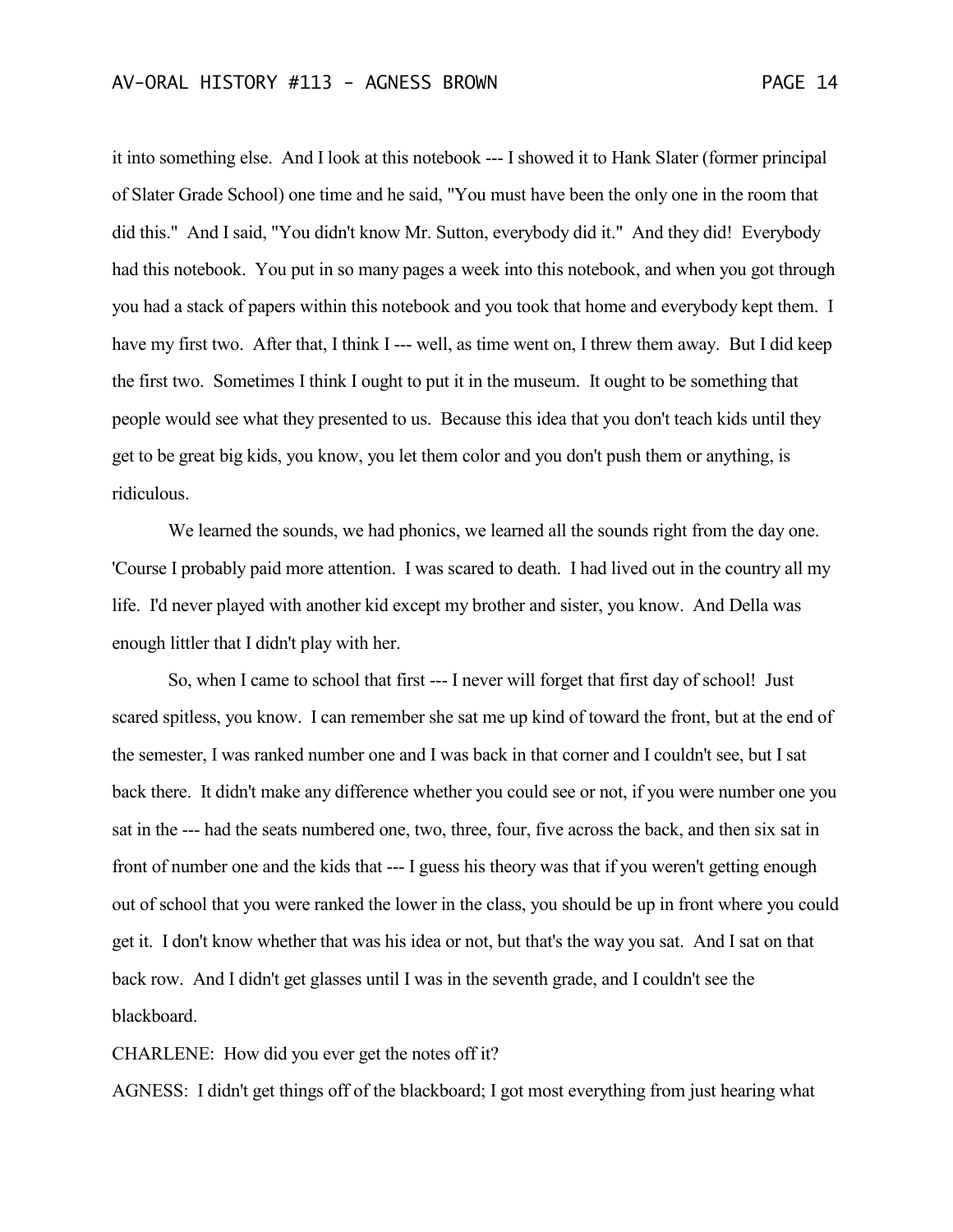everybody said. Consequently, I was a very poor reader. And how I got through school --- the doctors just shook their heads when they saw. I only had ten per cent vision in one eye, and almost less than that in the other one. But I got through school somehow. 'Course if you didn't get it, you stayed there till you did, in those days.

CHARLENE: That was a good idea.

AGNESS: We stayed in school longer, too, than they do. School for the first, let's see, you stayed in school till 2:30 for the first two grades. Third grade got out at 3 o'clock, and everybody else stayed there till 4 o'clock. And if you had lessons that you didn't get, a paper you hadn't turned in, you might stay there till 5 o'clock. And you might not get any recesses, or you might get to go down to eat your lunch in the lunchroom. You know, the sanitary department wouldn't have approved our lunchroom.

CHARLENE: Oh, really? What was it like?

AGNESS: Dirt floor. Big long tables in the basement of that big old school, and I'm sure there was mice running around in there. But it was dirt floors. 'Course it was out of the rain, out of the snow, but I never thought about that till right now. We usually sat on the tables. I can remember putting our feet on the benches. The benches were fastened to the tables some way; however, they were built. Just wood ply, you know, just plain. And I guess the janitor would come in and --- I know Mama, when she was janitor up there, she did, she'd go in every night and wash the tables off, or maybe once a week. I don't know how often she did it, but I remember we sat more on the tables and just had our sack lunch.

CHARLENE: Well, you all survived, so ---

AGNESS: Well, it didn't hurt us any. But I'm sure that the health departments nowadays would have a fit. And you know, really, I don't think we were sick so much as kids are nowadays. Maybe we just built up immunity to stuff, I don't know.

CHARLENE: You must have been tougher. They had all wood stoves in those days? AGNESS: No, now the grade school didn't. The grade school had a big old boiler, and it was a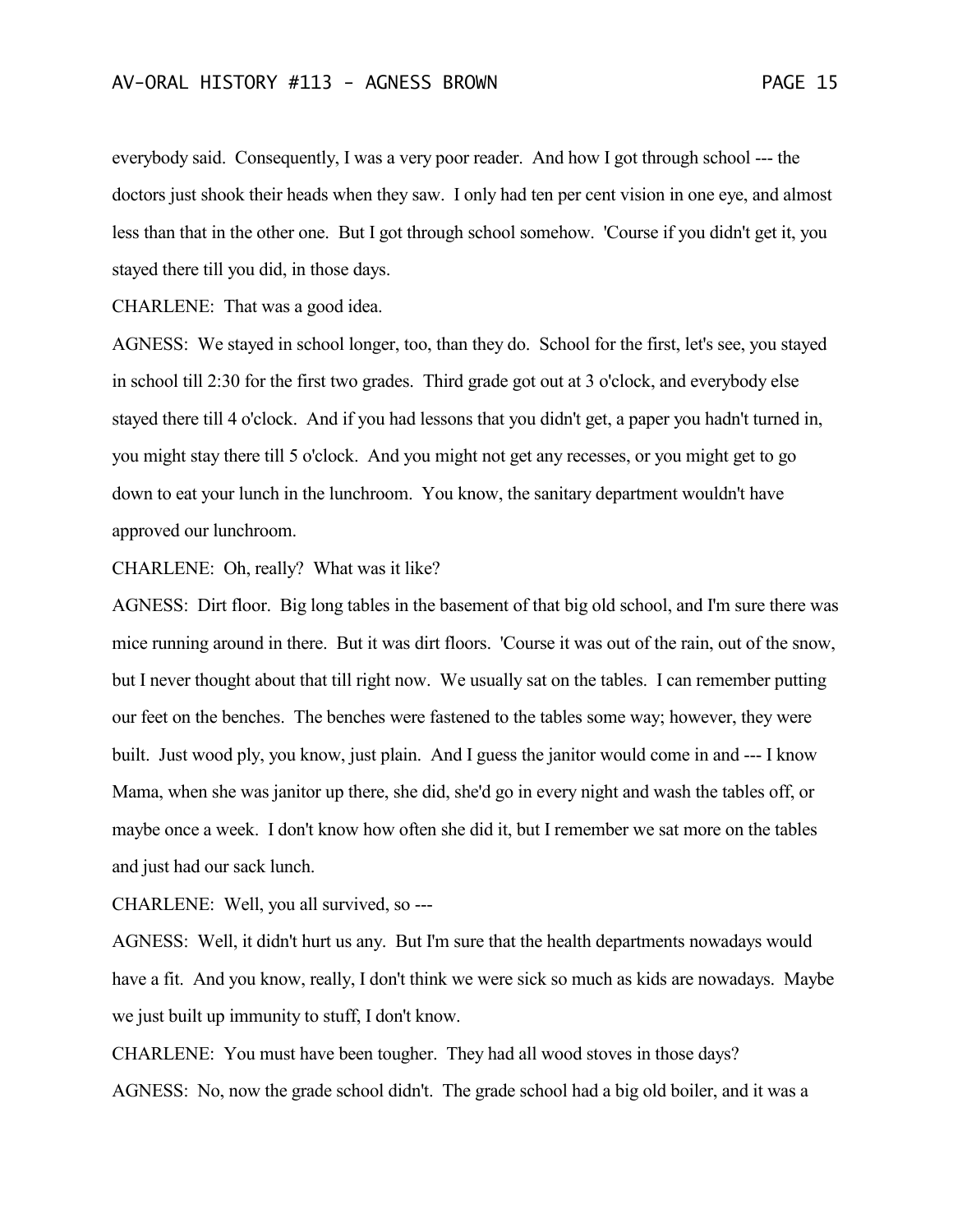steam-heated, with radiators, that if the wind blew and you was on the right side of the building, you might get kind of cold. Or if you was on the other side of the building, you'd get too hot. And they had old Pop Sayer with --- well, I guess the boiler man. He kept the heat going. He didn't do any janitor work that I can remember. You know, I never thought about it, but the gymnasium didn't have anything but dirt floor. The only place that was concrete was in where the toilets were. The whole basement floor wasn't paved. I just have never thought about that till now.

CHARLENE: And they kept it like that for quite a while? Dirt floors?

AGNESS: I don't know when they did change it. I have no idea when they changed it. That might be fun to sort of look that up in the school records. Someplace there ought to be some history of when they put the floors in that --- maybe they didn't do anything till they tore it down, I don't know. See, it was built in 19 and 12, and I went to school there, I started in 19 and 17. Then in the fall of '18, was when they had the flu epidemic and closed the school for that whole year. And we went out to the ranch, Dad took us out to the ranch, and we stayed out to the ranch for the whole winter.

He had a crew and was building the road from where the old castle used to be, south of Wright's Point. To what was Wright's Point, I mean to the foot of the old Savage Grade, anyways, where he was building. And he had a crew there. Mama cooked for the crew. And he had a rule; you didn't leave the place. If you left, you didn't come back, even to get your paycheck. He might leave it out to the gate, and you could come get it, but he wouldn't let anybody come back because he figured that if they went out and mingled with other people that we'd all get the flu. See, and the year before, people had died, I mean whole families would die within a week. So, it was terrible.

Anyway, to get groceries, they had --- it's out about I suppose where the millpond is now, where the millpond used to be. They've got it all filled in now. But out there was a house, a vacant house, and anybody that wanted to --- they called that the "Pest House". They'd take things there and leave them. Dad would leave a list of groceries and some money. And Uncle Ira lived in town, and he'd come out and get the list and come to town and buy the groceries, put the change back in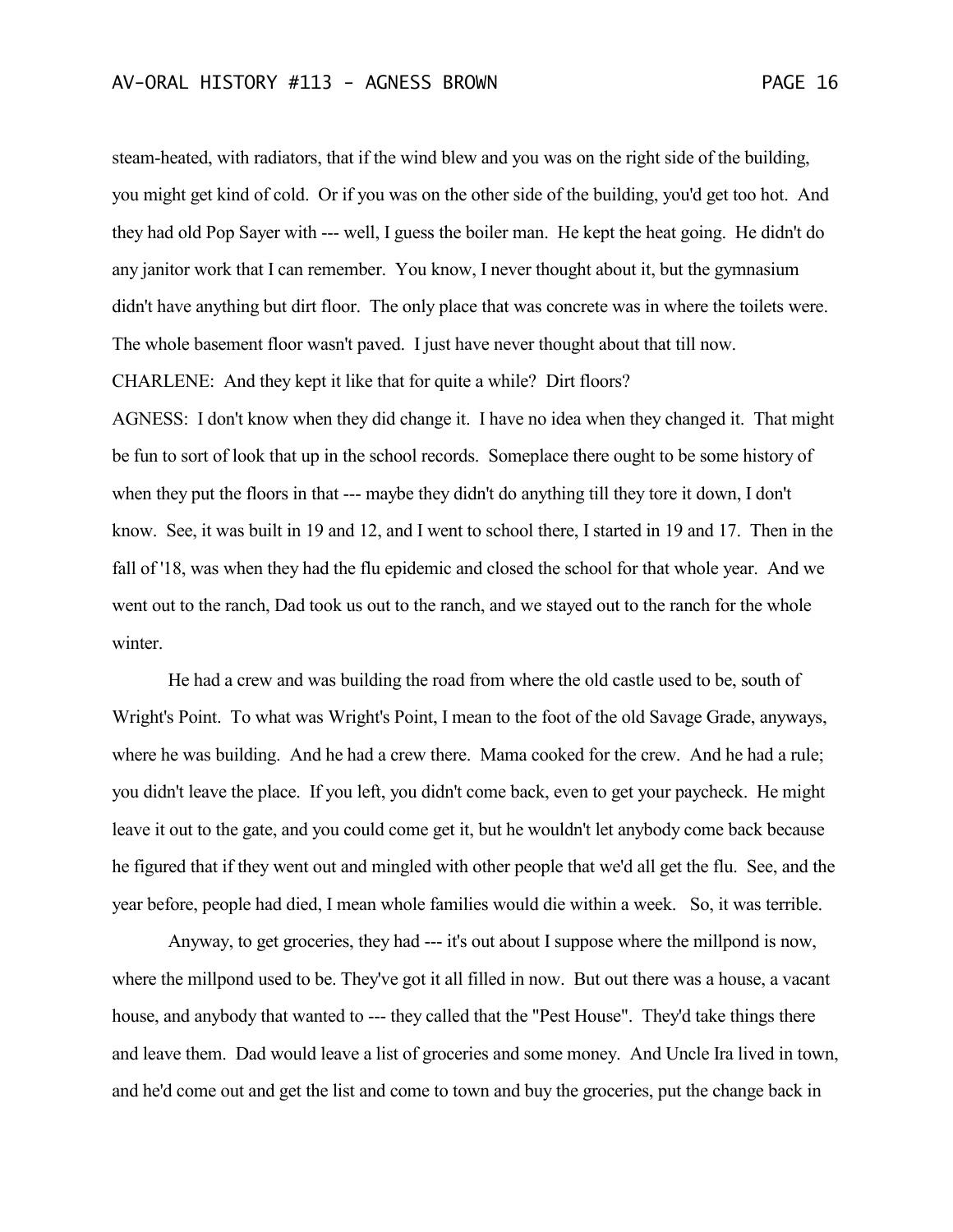an envelope in the --- with the groceries, and they'd sit there for twenty-four hours. And then Dad would go pick the groceries up. And that sat out there. Can you imagine people leaving money like that nowadays and it being still there when you got there? But all the people out there did that. And they had family or friends in town that would get the groceries for them. And then they'd take them out and probably, I suppose Dad did that, and take the mail out about once a week or once every ten days. And we stayed out there all winter and we didn't take the flu. In fact, we didn't take the flu till the next year. Didn't any of us have it. So, isolation worked in that case.

CHARLENE: They figured that out that it was somehow contagious.

AGNESS: If you go down to the Saddle Butte Cemetery, you'll see where there's whole families down there. And the death dates are one or two days apart. Whole families that died. CHARLENE: Oh, that's so sad. I wonder why it was so --- was it a different kind of flu than we have around now?

AGNESS: Well, I think it was a more virulent kind, but I don't think we had ever been exposed. It was like when they came in with smallpox in the days of the Indians, you know, in the real early days; a whole tribe would die from smallpox if they got it. And that's the way this flu was. It was terrible.

CHARLENE: It came through then in 1918 was it, or '17?

AGNESS: It must have been 1918, fall of '18, and the winter of '19, I think. 'Cause that was the year that we went to the ranch. And that's the year they closed the schools. Just as soon as they started being any cases, why they closed the schools and so Dad just took us back to the ranch.

And then the next year we all had it, and I can remember we were just awful sick. I remember having jaundice afterwards, and it lasted for --- no Oriental was any yellower than I was. I was just --- I can remember that. They didn't close the schools that year. 'Course it wasn't as bad, people didn't die. And then the funny part was, there were people that lived through both those years that never even took it, so it was a peculiar type of --- Al (Alfred Brown) always said he never had it. He didn't have it the first year, and he didn't have it the second year. Everybody in the house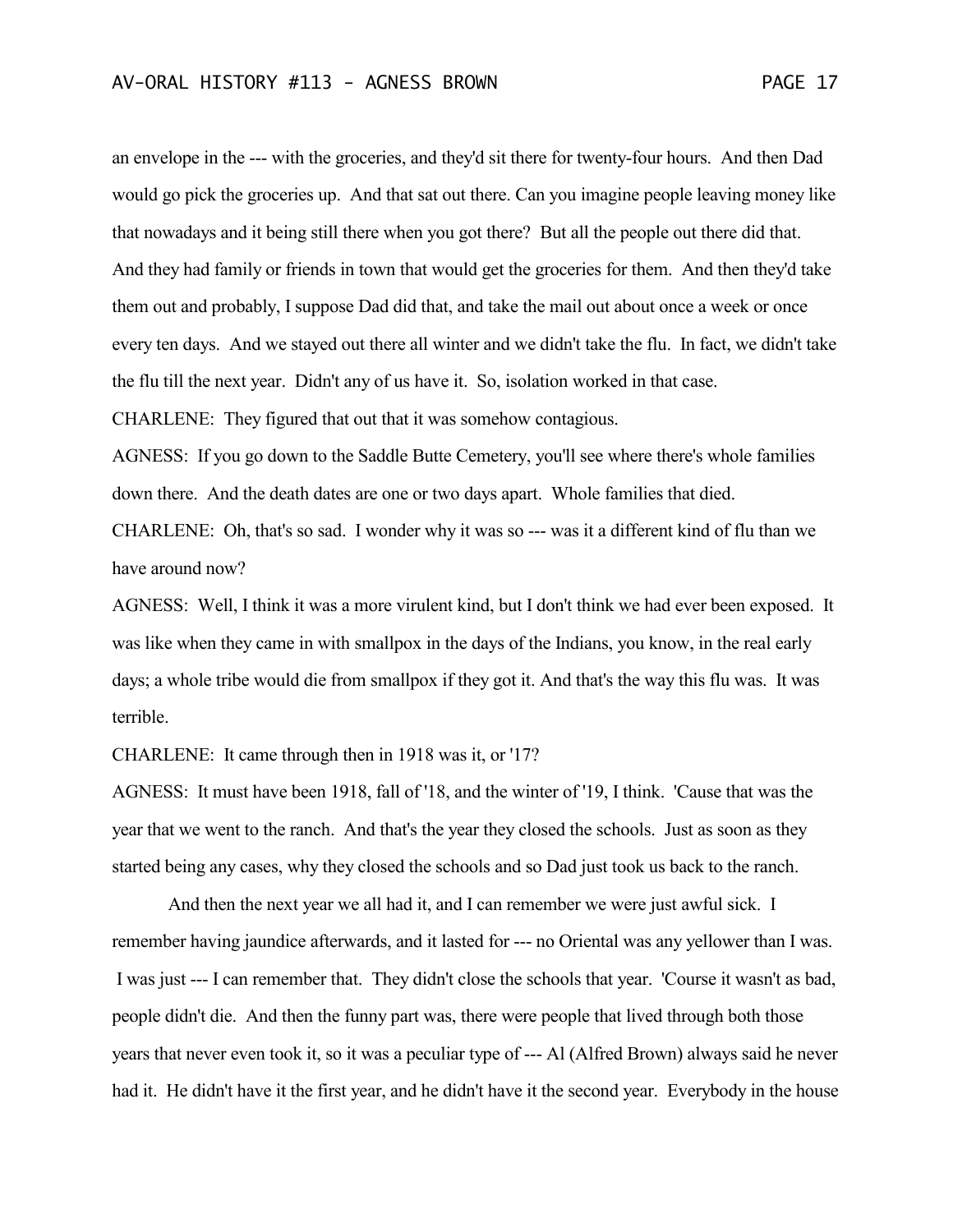was sick, even the hired girl, he said, that they had was sick, and he didn't ever take it.

CHARLENE: That's funny. I wonder why they didn't?

AGNESS: You don't know.

CHARLENE: That must have been pretty terrible. That lasted a whole year?

AGNESS: Lasted all winter, that first year, I remember. And I don't know how long the epidemic lasted the second year. But the ones that had it that second year, or the ones that had had it and got well the first year, didn't seem to take it the second year. You know, so there were people that had had it the first year and lived through it that were able to help nurse and take care of people. There'd be whole families be sick at once.

CHARLENE: That must have been just awful. Everything must have practically come to a stop in Burns.

AGNESS: Oh, well yes. 'Course it was at a different pace than anything is nowadays, you know. I mean there wasn't electric power and there wasn't, you know, there wasn't all these things that you depend on, and just a far different sort of life.

There was more snow and colder. It was cold back --- in fact, I can remember when I was a kid at the ranch at Harney that every winter the snow would be clear over the fence. We had a wire fence in front of the house. And we kids could just run over the top of it out into the road. And it would crust over and of course we didn't weigh much, and we'd just run all over. And the snow was deep enough that once in a while we kids would hit a spot where an animal had broken the crust and fall through. And I can remember falling through and Mother having to wade out to get me. And I'd be dangling where I couldn't even --- my feet would --- the snow underneath would be soft. And I couldn't get --- well, kept my arms out so I wouldn't go clear down through, and her having to come and get me. The snow would be that deep. Now I was probably three years old, so you know it had to be pretty deep snow. 'Course it might have been drifted, you know, I'm sure it was drifted over the fences. I'm sure that that's what made it that deep, but --- CHARLENE: Then it didn't get so cold for a while, did it? I remember ...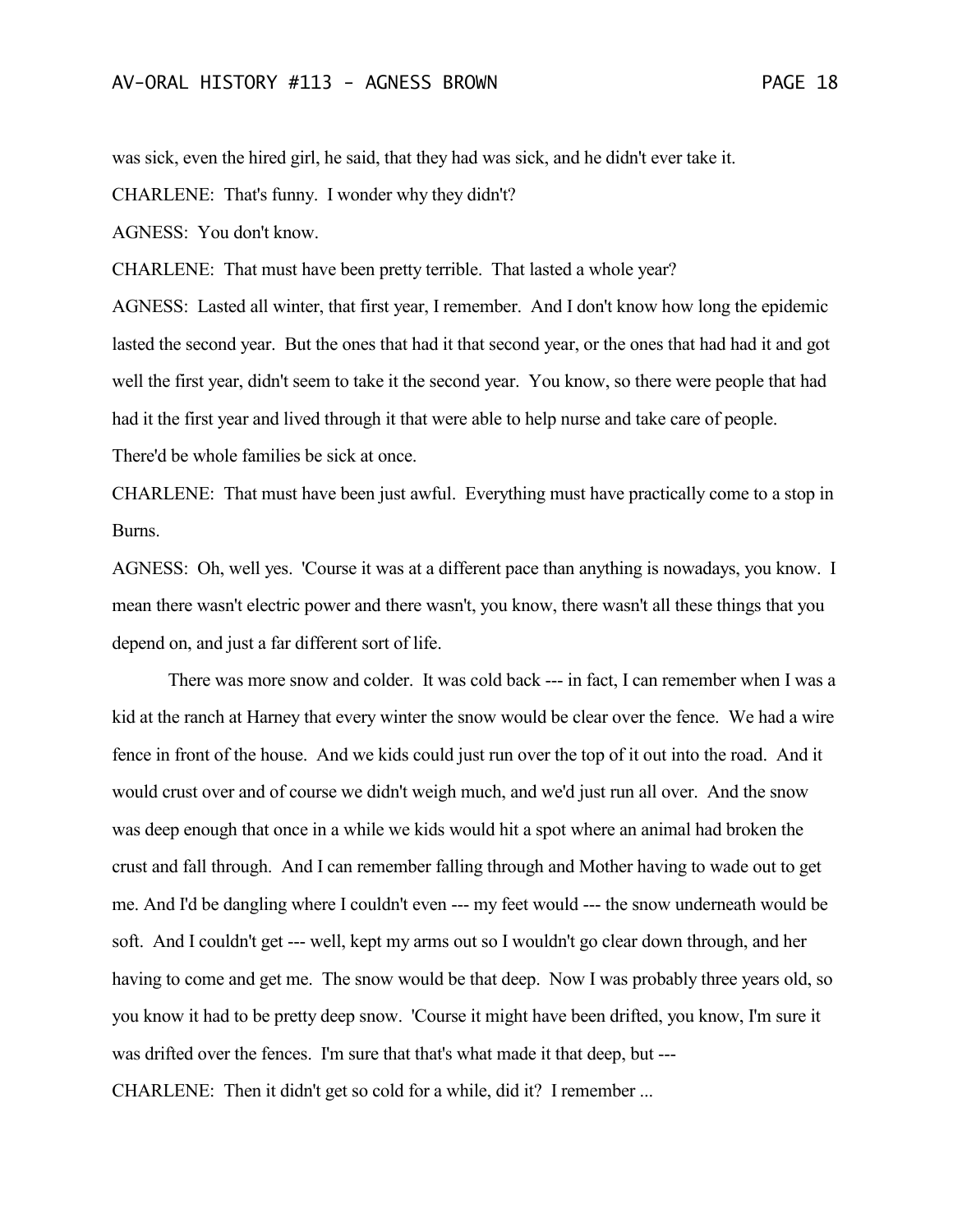AGNESS: No. It began to be warmer, and the one-year that I taught out at Hines, the little girls ran in anklets and sweaters all winter long. I don't believe we hardly had a storm all winter. And it was warm. I mean, a sweater's all you needed. And then the next winter, boy, boy! That was the year Al and I were married and we came home the first part of December on dry roads, and we got home about 11 o'clock in the evening, at night. And the next morning when we got up there was 20 inches of snow, and it was still snowing at 7 o'clock the next morning. And our car sat right down there; we lived just a block off Main Street, and our car sat right there until March.

CHARLENE: Couldn't get it out at all?

AGNESS: No. Well, they didn't clear the streets, and it was covered. So, we just left it and we had --- 'course we had high-top boots. And I went up and bought a pair of what they call snow pants, ski pants, I think they called them, and I bought that and a long coat, long heavy coat. And we walked all winter long. We were living about a mile from Al's folks, and we thought nothing of walking up there at night and back, you know. Now they say it's good for you. Then we thought we had to. ... That was more like the storms we've had in the last three years, you know, I mean it really --- 'Course now they clean the streets and you don't --- and I don't think that was drifting. It just got that deep.

CHARLENE: I remember when I was a little girl it was pretty, it was heavy and cold, but I don't know, this last winter was real bad.

AGNESS: Well, the last five years we've had, five years ago, this last winter was bad. That was the year that Al passed away, and we had the ice storms. You weren't here then, were you? CHARLENE: No, I wasn't. No, I was in school.

AGNESS: Well, we had an ice storm. In fact, they had a bad ice storm in Portland. Roger left that night; he said he felt safer riding at night when there wasn't anybody on the road. And he came up as far as Bend and then came on in the next morning. But I know Gearald Frost came up with his equipment and the ice right out here in front of the street was probably six or eight inches thick. They took it out, to clean it out so that people could get in and out.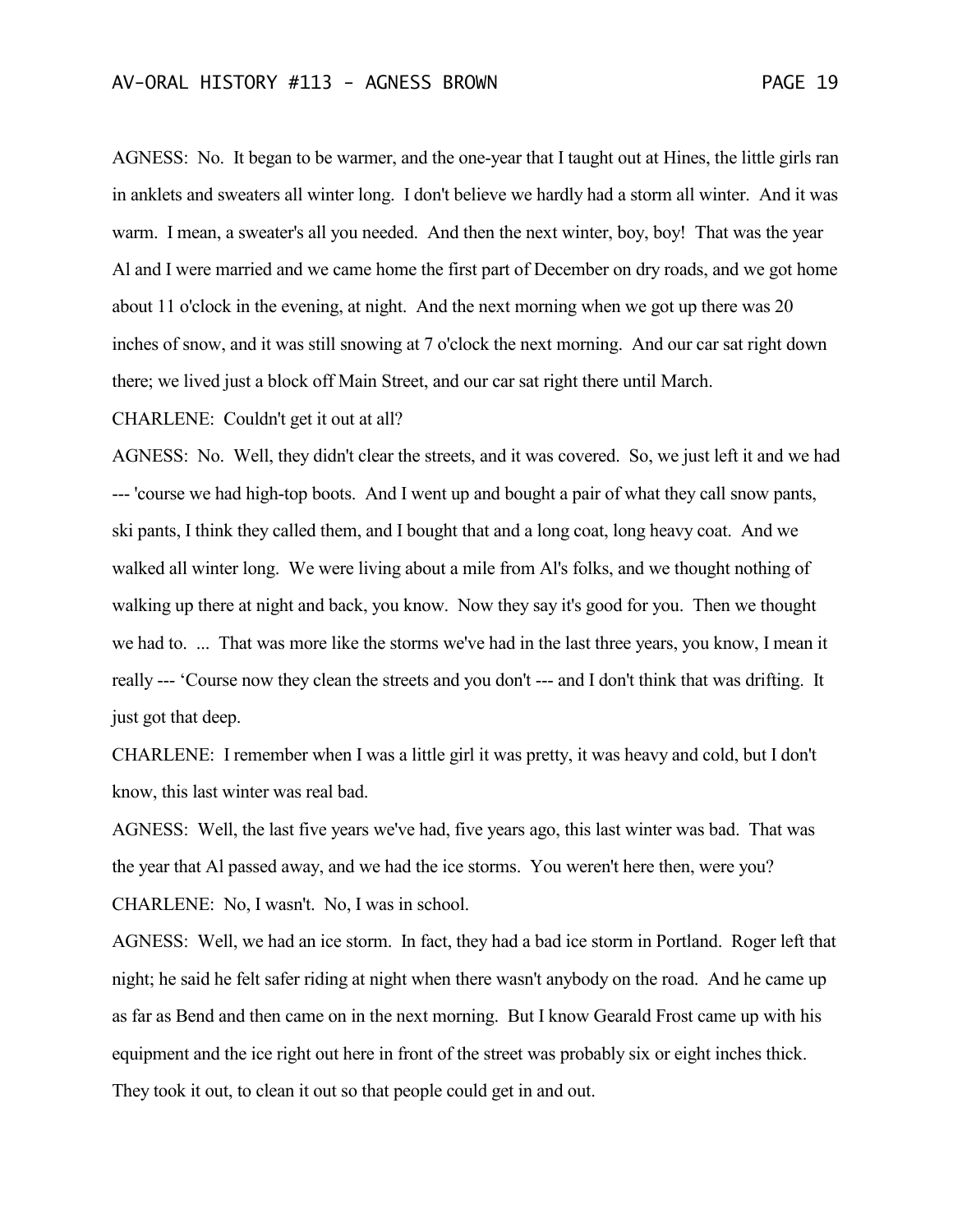CHARLENE: Oh, I didn't realize it had been anything like that.

AGNESS: That's why, when they say three years for this filling of the lake, it's more than three years. See it goes back, 'cause that was heavy snow that winter. Knowing that winter, and we've had good heavy snows ever since. It's hard to believe that there's that much water down there when, oh it must have been in the '30's, early '30's, that Uncle Henry was farming almost the center of the lake.

CHARLENE: Isn't that something.

AGNESS: Grain grew. 'Course that's all that saved those people. It was during the depression time, and they could grow that grain. He'd ride on horseback out into the grain field, and you couldn't see him. It grew that high.

CHARLENE: Gosh, that's incredible.

AGNESS: Well, it was kind of on a peat bed, you know, rich and

--- And when they were plowing down there, they dug up lots of these buffalo skulls. Now they're not petrified, but they were in that --- Apparently, they must have gone out on the ice or something and broke through and drowned. And then of course they were preserved because they were in the water.

CHARLENE: Yeah, I see. I didn't know we had buffalo here.

AGNESS: Well, I've got a buffalo skull in the basement that Wilbur Poujade --- when he was working for Uncle Henry, he's Wilbur Poujade's mother's youngest brother. And when he was plowing down there, he dug up a number of them. And of course, we liked them, so Uncle Wilbur gave us one. Or Uncle Henry, I don't remember which one gave it to us.

CHARLENE: I didn't realize there were buffalo skulls around here. Now that's one name --- I was wondering if you could spell that for me, Poujade.

AGNESS: P O U J A D E.

CHARLENE: Oh, I see. I hadn't heard that name before.

AGNESS: Well, it's a French name.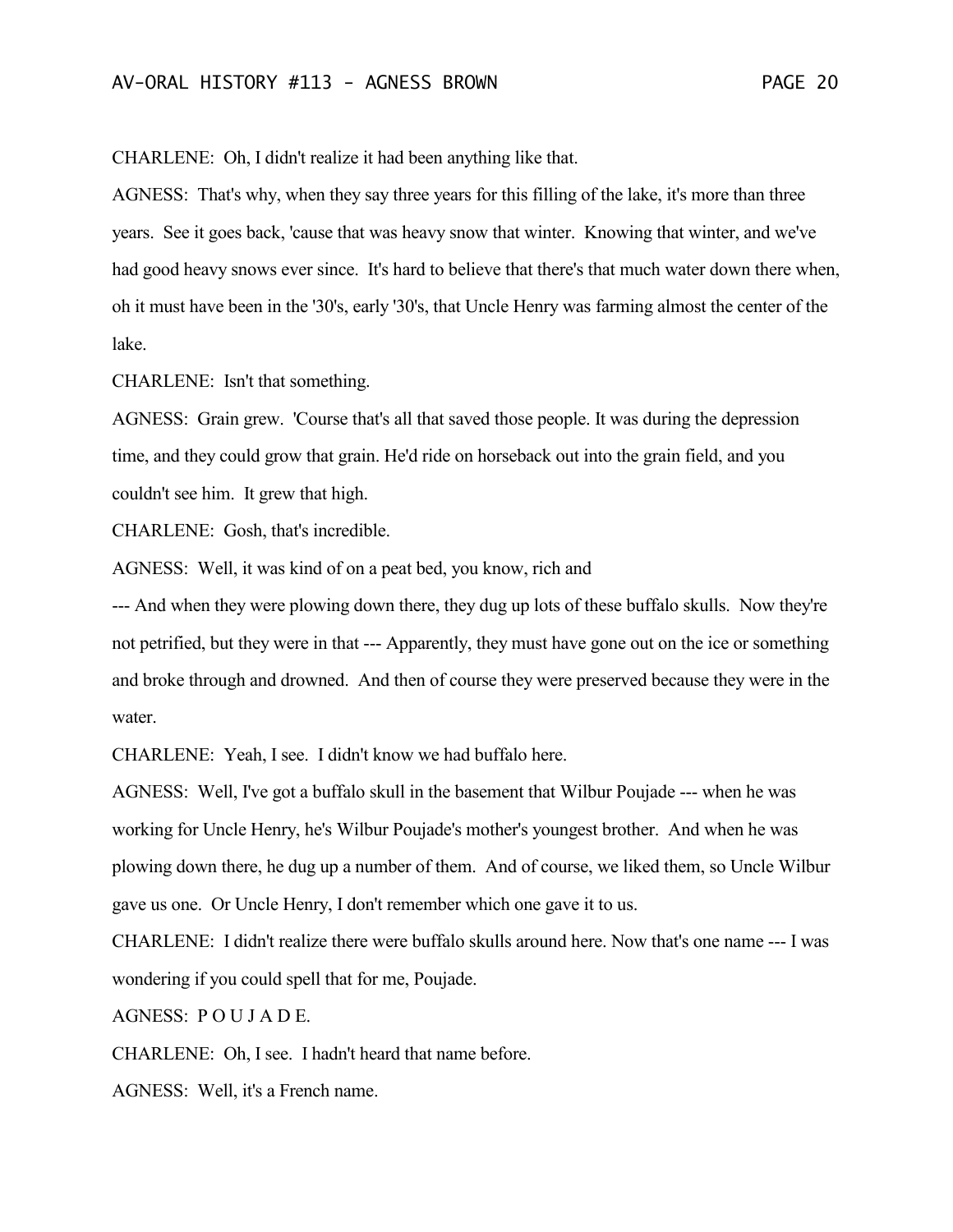#### CHARLENE: Is it from around here?

AGNESS: Well, I have a cousin over at Bend that started in to do genealogy for fun, and she took the name Poujade. Her husband's great-grandfather was my great-grandfather too. Grandpa Pierre, Dr. Pierre, Jean-Pierre Poujade, came from France. He was a doctor in Napoleon's army. So, at least that's according to some of the history books, medical history books that they'd got compiled here in Oregon. And he came over with his children. And one of his children was my greatgrandfather, Andrew. And it's through them that all the Poujade's in this part of the world are all related.

CHARLENE: Oh, I see. And they had been in Harney County?

AGNESS: Well Grandpa moved here; you see. Grandpa Poujade was the one that came in here with Ed Hanley, driving cattle in with Ed Hanley. Then when they --- after they got their --- well, he and Uncle Charlie Jones, Charlie Jones was Grandma Poujade's brother, half-brother, and he and Grandpa built up the ranch out at Cow Creek. And they kept, Grandma kept what they call "kept the travel". That was the expression they used. They had a big house, and on the east side was one room that was just like a lobby. It was a sitting room with a stove, and the people --- traveling public went into that room. Then they had a dining room, a little dining room where Grandma served the traveling public. And then there was the kitchen, and then there was the family dining room. And Grandma and Grandpa had a bedroom ... and then all the rest of the bedrooms were upstairs. And there was a partition; I mean a door that closed, between the ones that they rented to the public and the others.

#### CHARLENE: I see.

AGNESS: And they had two rooms upstairs that they rented to the public. But Grandma and Grandpa kept the travel for years, I guess. And then there was another house, and that's where Aunt Jane and Uncle Charlie Jones lived. And I had never realized until I've been going through some of the things Mother had, Uncle Charlie Jones died when he was only like 35. And Grandpa took care of everything for Aunt Jane and Alan until Alan was of age. See he was the younger and they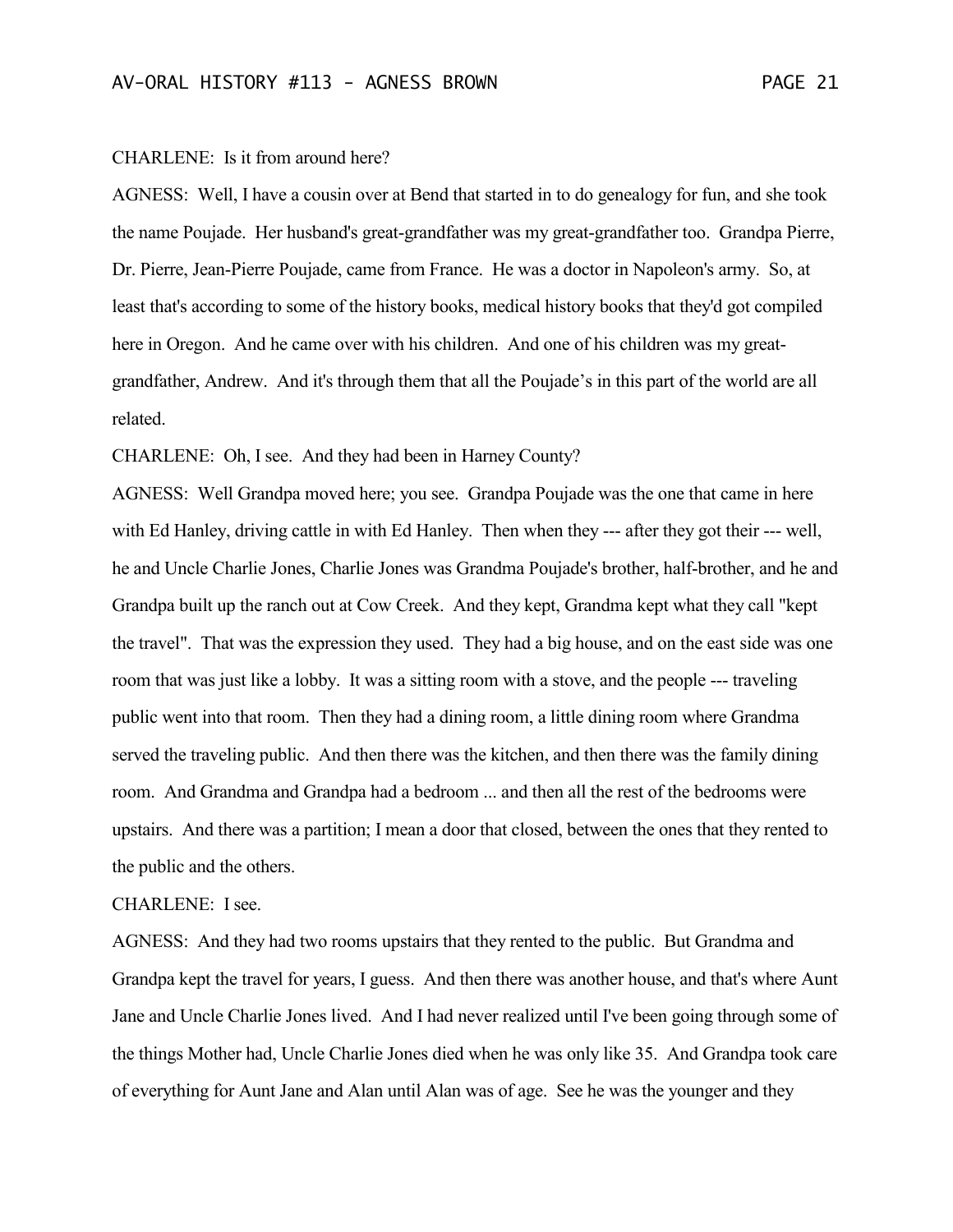### AV-ORAL HISTORY #113 - AGNESS BROWN PAGE 22

couldn't settle the estate till he was of age in those days. Maybe you can't now, either, if there isn't a will or anything, you know. Anyhow, why then Alan took his share, they took their share and came down and bought that place across the river. But Grandpa had that big house --- well Temples tore the old house down out on Cow Creek.

...

AGNESS: I can't think of anything else that I think you'd be interested in.

CHARLENE: Oh, I have a lot more, so ---

AGNESS: You ask questions, and maybe I can ---

CHARLENE: I don't want to take up too much of your time, but if you're not ---

AGNESS: I don't really have a lot I have to get done.

CHARLENE: Well, I'm probably almost out of tape. I've got a few other things --- I didn't bring enough tape, I can see that. So, I wonder if I can get together with you maybe next week also, and get some more of this. Oh yeah, there is so much --- Well let's see, I wanted to know --- The Brown family has been here quite a long time, haven't they?

AGNESS: They came about the same time, Al's dad, well Grandpa Nathan Brown, and Uncle Ben and Al's dad, Leon, came in here. I think Grandpa Brown --- now I'm speaking of Al's grandfather, that's Nathan Brown, I think that he came in up around Walla Walla. And eventually drifted into here, I don't really know too much about it. I don't even know where you could find out. There's ---I do have clippings that at the time --- see they built a little building, it's about where the building now stands. And they built that little building, had a little wooden building there, and then in 1896 they built the building, the stone building.

Grandpa was quite an old character. If he owned a piece of land and you were going to put up a building, he always had a party wall. You built the wall half on my land and half on your land and then we hooked onto it. And the people, when they bought the old Liberty Theater and tore it down --- the oil company bought --- next to us was the old Liberty Theater. And when they built that, why there was a party wall between our building and the Liberty Theater. And those people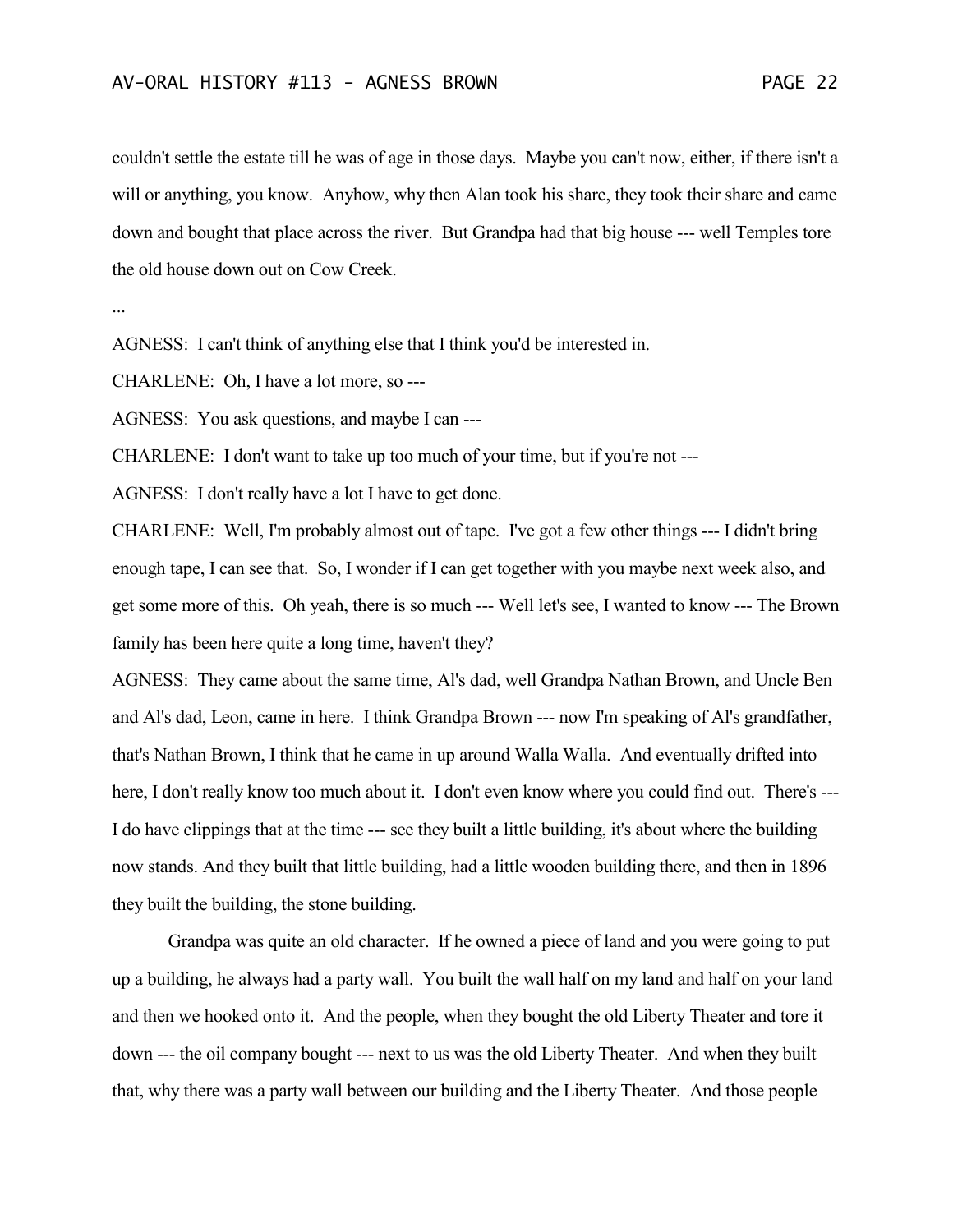came in and they surveyed, and I can still hear this fellow. I happened to be down at the office at the time he came in and he said, "Well Mr. Brown, what are you going to do?" He said, "You're over on my land a whole foot." And Al says, "Well," he says, "I think you'd better look into the deeds before you get to upset." And he says, "What do you mean?" He said, "Property lines are property lines." And Al said, "Well, let's go to the courthouse." So, they went up to the courthouse and they dug out the deed where Grandpa had deeded this land to --- I don't remember who. Anyway, they found the deed, and when they constructed the building, it was to be built, and they built the two buildings at the same time. And this was a property wall agreement, and its built half on our side and half on your side. It's two feet wide. And the fellow said, "Well, what am I going to do?" Al says, "Well, I don't think there's any way you can possibly move that over onto mine." And he says, "You can't take it down," and he said and on top of that, he said, "that was an internal wall and you've exposed it." So, in the end they had to gunite that wall, the oil company did. They had to gunite that wall to keep the moisture from coming through, you see.

And then there was another one that was back of the bank that one time they called up and they said, "Al, what are we going to do? You own half of this wall!" Finally, Al says, "Well," --- it was all cut stone --- Al says, "Well, I'll tell you. I'll agree; I'll give you an agreement that you can take the wall down if you take the stone up." Said, "My boys want to build some stone walls up at my house." He says, "If you'll haul the stone up here," he said, then I'll agree to let you take it." It was nothing but a stonewall left! ... I mean, that's what it was going to amount to because it was a warehouse on one side of it, and on the other side was, I guess they'd already had the building down, I don't know. Anyway, why Al owned half of that crazy wall. But I guess that was a common practice in those days, I don't know. 'Course stonewalls, I suppose, were expensive to build even in those days.

CHARLENE: It was more convenient, I suppose, and less expensive ...

AGNESS: Well, you didn't have, like some of the places downtown. If you go behind and look, there will be alleys down; I mean a few inches between walls. Well, that's just asking for trouble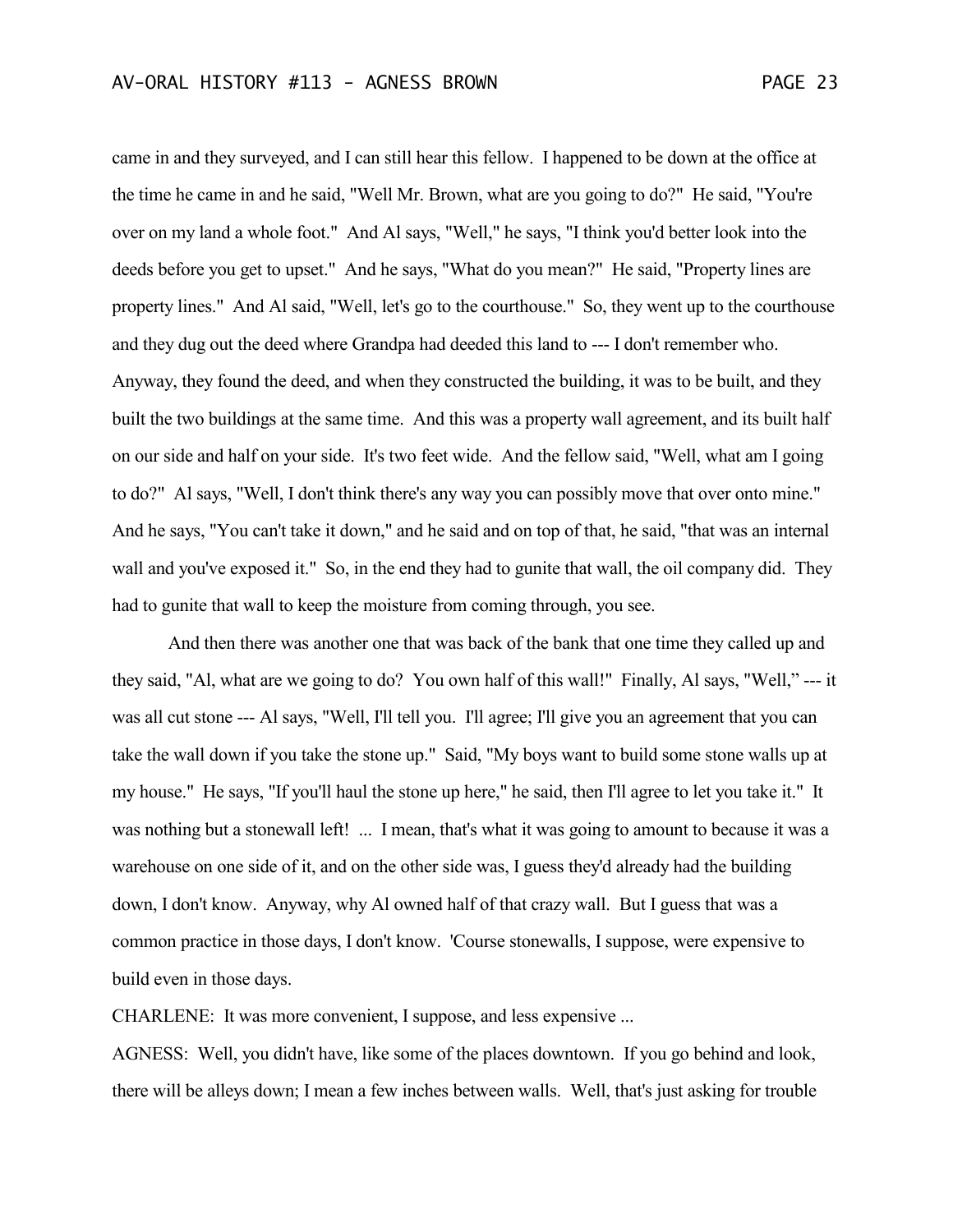down the pike, you know. And in those days, why they probably were a little smarter, they just built ---

CHARLENE: Yeah, as far as buildings in the city, I know, ...

AGNESS: I've been cleaning up things out of the building ---

I've got to go down now; I don't know what I'll run into. That's why I don't care for ... I've run into a whole bunch of old, old, old deeds. That's turn of the century deeds, in one envelope, I just stuck it right back in the envelope when I saw what it was. It says deed to the French Hotel.

CHARLENE: Huh, where was that?

AGNESS: Well, the French Hotel was where the old Arrowhead used to be. It was across from our building. It was in that block where the Arrowhead was, and then along there where the, well Pete Clemens' building, and then where they put that new health spa and all that stuff. I think it was that full block.

That fire burned in 19 and 14. Della was born on the 15th of August 1914, and Aunt Lee and Uncle Ira were in the next block back. They had a house back there. And Mama stayed with Aunt Lee and Uncle Ira until Della was maybe two weeks old, or something like that. And Dad came in and he took her home, and that night, I think it was, so it was about the first of September was the night that the French Hotel burned. And I guess it was quite a blaze. I didn't get Aunt Lee's and Uncle Ira's house, but it got several other things that were right there close. Now I think that -- well, you remember where Mr. Hirsch had his flower shop and greenhouse?

CHARLENE: Uh huh, yeah.

AGNESS: I think that's about where his house stood was where Aunt Lee's and Uncle Ira's house used to stand. But it was in there; it was in that block, anyway. And Al, I wish that somebody could have taped when Al could have told. Because he could have remembered these things. He remembered better than I did. Because, well of course I lived out in the country at that time. I remember when the Summit Hotel burned.

CHARLENE: I don't know about that one.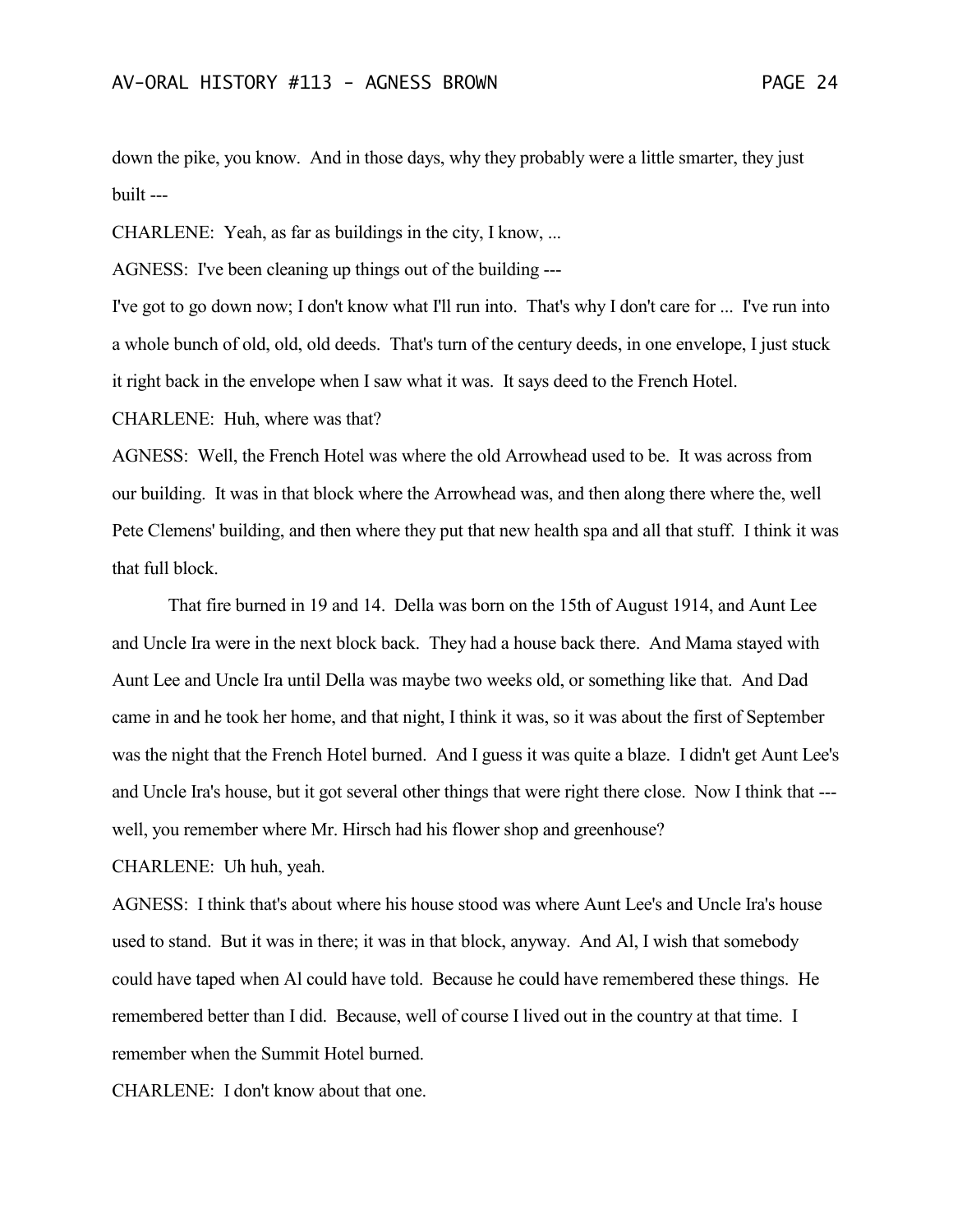AGNESS: Well, the Summit Hotel burned in about 1938, or the spring of '39, because I know we were getting up feeding Ron. Ron was born July 4, 1938. And Al grabbed his camera and ran down and took movies of the Summit Hotel when it burned. Now the Summit Hotel is where, well, it's the one that was made into offices. What do they call it? It's up there on the hill, you know. What do they call that hotel now?

CHARLENE: Silver Spur?

AGNESS: No, across the street from that.

CHARLENE: Oh, is that Whittier's?

AGNESS: Yeah, Whittier. And they made the Whittier where the Summit used to be. And the Summit was a big old wooden building. And it burned like maybe 5 o'clock in the morning or something. We were up heating the bottle for the baby. And I think it was still the old fire bell, that long ago, rang. Al just jumped in the car and took the camera. We had an 8-millimeter camera. And I've got pictures of that. Some of those pictures I guess I should have; I should get them --- Because I think you can get 8-millimeter pictures blown up now.

CHARLENE: Probably so.

AGNESS: It was in color; it was in color. I haven't looked at them for years.

CHARLENE: That's fascinating; I never realized there was something ---

AGNESS: And then I remember when the Welcome Hotel burned. I had scarlet fever and I was in quarantine, and I couldn't leave the house, and of course everybody went to the fire. It was of course in the summertime; it was in July. And big pieces, oh, 18, 20, 24 inches square of mattresses would go up, you know, sucked up from the fire, and they were landing --- We were living over here back of the Catholic Church. And there was, well there's houses in there now, but there didn't used to be. And there was weeds, weeds up, and dry! And here I was, with scarlet fever. I was out there running with water; putting these things out, keeping my back yard from burning up, keeping our houses. And couldn't get anybody. I could call --- I called the police, I called everybody. 'Course everybody was at the fire. 'Cause that was a terrific fire when that big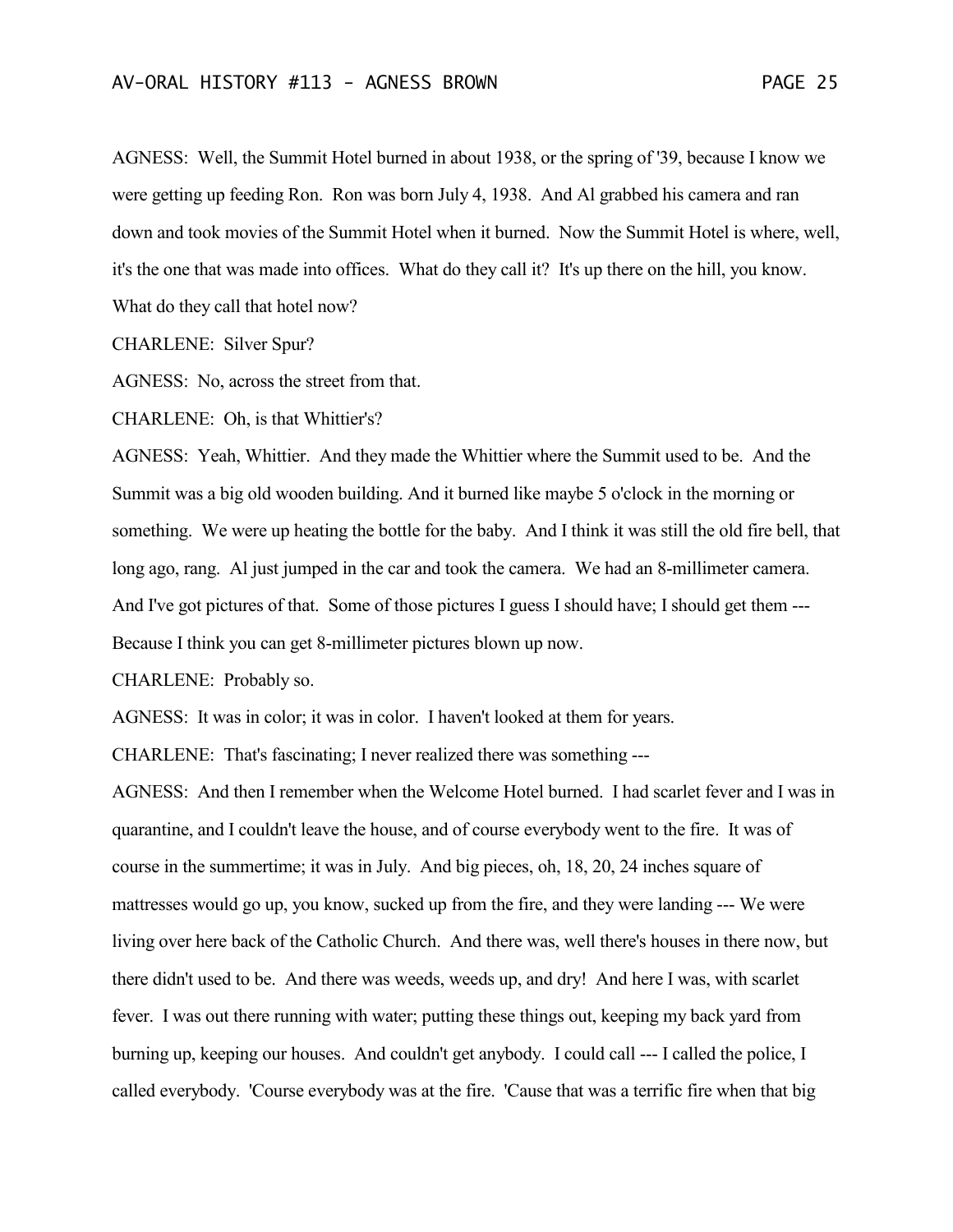old Welcome Hotel burned.

CHARLENE: Where was ---

AGNESS: It was down where that market was, oh where Smyth's used to have, Smyth's Grocery, down on that corner.

CHARLENE: I didn't know there'd been so many different hotels here.

AGNESS: That was a beautiful hotel, great big stone building, just a gorgeous place, and three stories high.

CHARLENE: Was that owned by the Welcome family that was here?

AGNESS: No. I don't know how they happened to call it the Welcome Hotel.

CHARLENE: Oh, well I just wondered if that was the name of it, or if it was connected with --- AGNESS: I don't think so. I don't think it had anything to do with them. Then of course on the other corner, across where Copeland's is now, that was --- Grandma Poujade's sister owned that place. That was the Savage [Sevedge] place. And I've got pictures, I guess I ought to put some of those in the museum, I've got pictures of that place. That was Aunt Mary Savage's [Selvedge] and Uncle John's place. And Aunt Lee and Uncle Ira, at that time, lived --- well it's where the theater is. Their house was right there where the theater is, and then we lived, when we first moved to town, we lived in what they call the Briscoe (sp.?) House. And on the corner where --- well Aunt Lee and Uncle Ira lived there, facing, and then if you went to their back of their lot, and that is where the, oh that used car lot is. Now our house faced north there. It was called the Briscoe House. I don't know why it was called the Briscoe House, but it was. And it stood there, though, for a good many years after we didn't live there. Then the next year we moved. Dad bought Uncle Dot's place and we moved there.

But the, across on that corner where the Elk's parking lot is now, was Hagey's Grocery Store. Next to that was Trogett's Real Estate Office. And then there was the Burns Garage. Oh wait; there was a hat shop or something in between there. Wally (Welcome) could probably tell you what was in between there. But there was --- Hagey's Store was on the corner, and then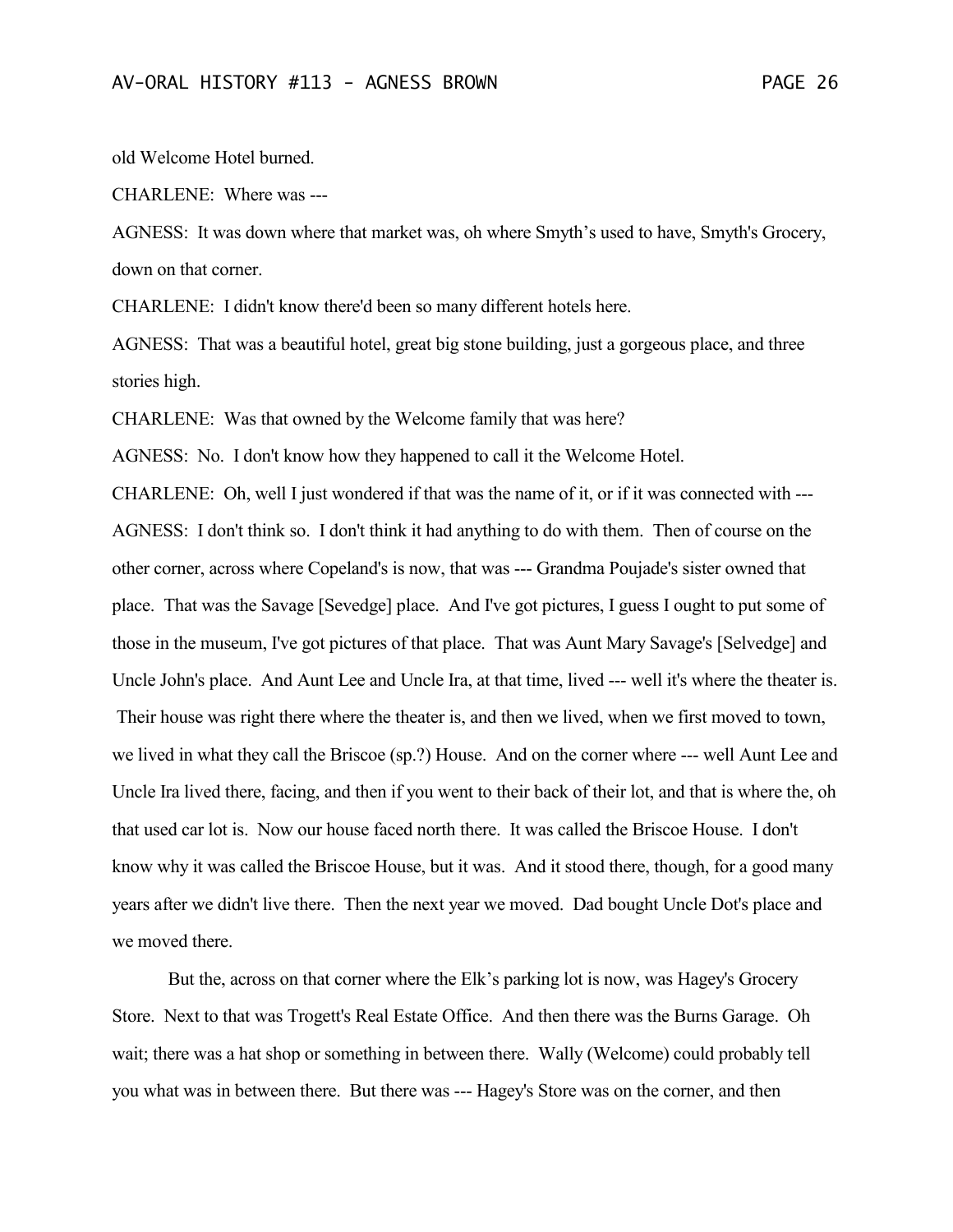Trogett's Real Estate Office. And then there was something else, a little something or other, and then the Burns Garage.

Now when the Burns Garage burned, that was still while we had the old fire bell. The old fire bell was, well where the city hall used to be, that Cramer has that, that was a stone building. And up the east wall of that was the stairway that went up to the library. And the upper part of that building was the library. And up over that stairway was the bell tower where the old fire bell was. And the ropes hung down. And whoever saw the fire first; he ran and rang that bell. And there's nothing, nothing can give you the feeling of fear. Now in those days, when something caught fire, it burned! I mean, they didn't get, somebody, a fire department didn't get there fast enough to do much good. They got there, and they had their old pampers, you know, and things that they got there with. But it really struck terror, because you didn't know whether your house, and the next one, and the next one was going too, you know, in those days. And there's no siren can give you the feeling of that.

They had a bell system when I was in LaGrande, when I went to school up there. And I can remember, they had an arsonist; he was a young fellow, oh in his 20's. But all the buildings he set were vacant buildings. He never set anything where people were in there. And when those bells would start, it was a system that you could tell what part of LaGrande, by the way the bells rang. But I could still --- that terror! And if it had been bad before, after I lived through a year with that guy setting even one house next door to me, cross the street from me, I'll tell you, after that every time a bell rang for years, my heart would just stop. That type of ting! ting! ting! ting! ting! There's nothing like it.

But the back part of the garage didn't burn. And Mama had put our old Ford, we had an old Model-T Ford, and we couldn't afford for it to be in the heated part, so Mama had stored it back here 'cause you could store it for a dollar a month, or something like that, back in the back part. And she always said, "Well, it paid to be poor!" Because our car didn't burn and all those that were up in the other part burned. Then in behind that --- now I don't know, maybe you remember the old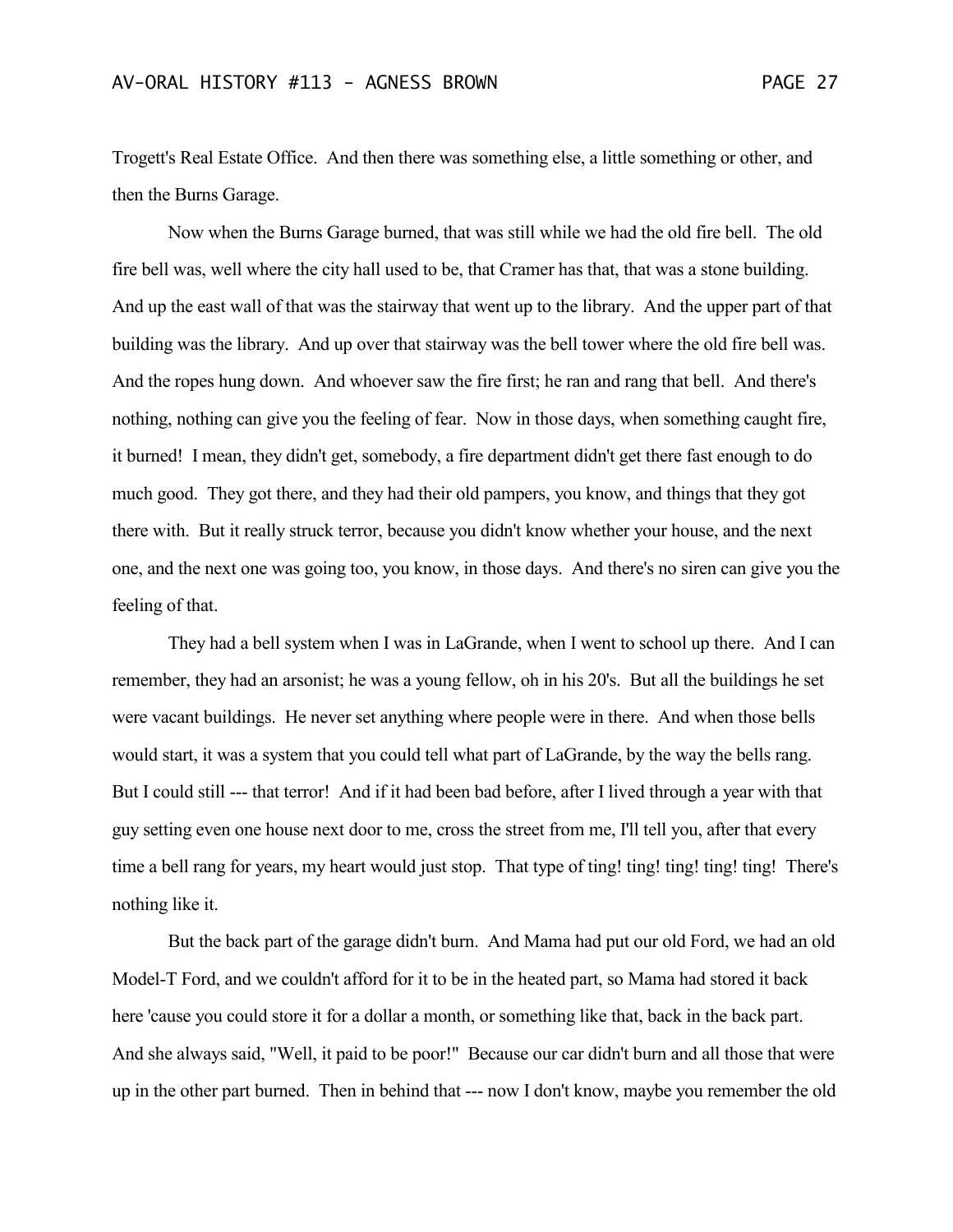tin shed behind the Burns Garage, that block that had the high metal up about 8, 9 feet? CHARLENE: I might, I don't know.

AGNESS: That was a campground, and that was the first campground where people traveling could come in and stay.

CHARLENE: Oh, I see.

AGNESS: And in each corner, I think in each corner of it was little rooms. They'd be like cabins that you could rent. But otherwise, why it was a shed roof, and you could pull up your car there and set up your tent and camp overnight at that campground. And then at fair time they'd go out in the middle of that and build a dance floor, and that's where they had square dances, out-side. I was a teenager at that time, so I can remember going to the square dances there.

CHARLENE: Oh gee, that would be fun.

AGNESS: But I don't know when they took that down. I mean, I'm sure you kids remember that. It was black.

CHARLENE: It was near Burns Garage?

AGNESS: Back behind it, that whole block behind Burns Garage.

CHARLENE: Gee, I don't know. I think I remember it --- I remember the iron fence, the corrugated type of fence.

AGNESS: Yeah.

CHARLENE: I think by that time, when I was a kid, it might have been ---

AGNESS: They used it for storage.

CHARLENE: And some guy had a junk, or a car business or something. He used to ---

AGNESS: Well, I think the Burns Garage used to store cars back there.

CHARLENE: Yeah, that's what I do remember; I do remember the fence.

AGNESS: But originally, they built it as a campground.

CHARLENE: Now that's real interesting.

AGNESS: I expect that was one of the first --- 'course Archie McGowan was always a little bit